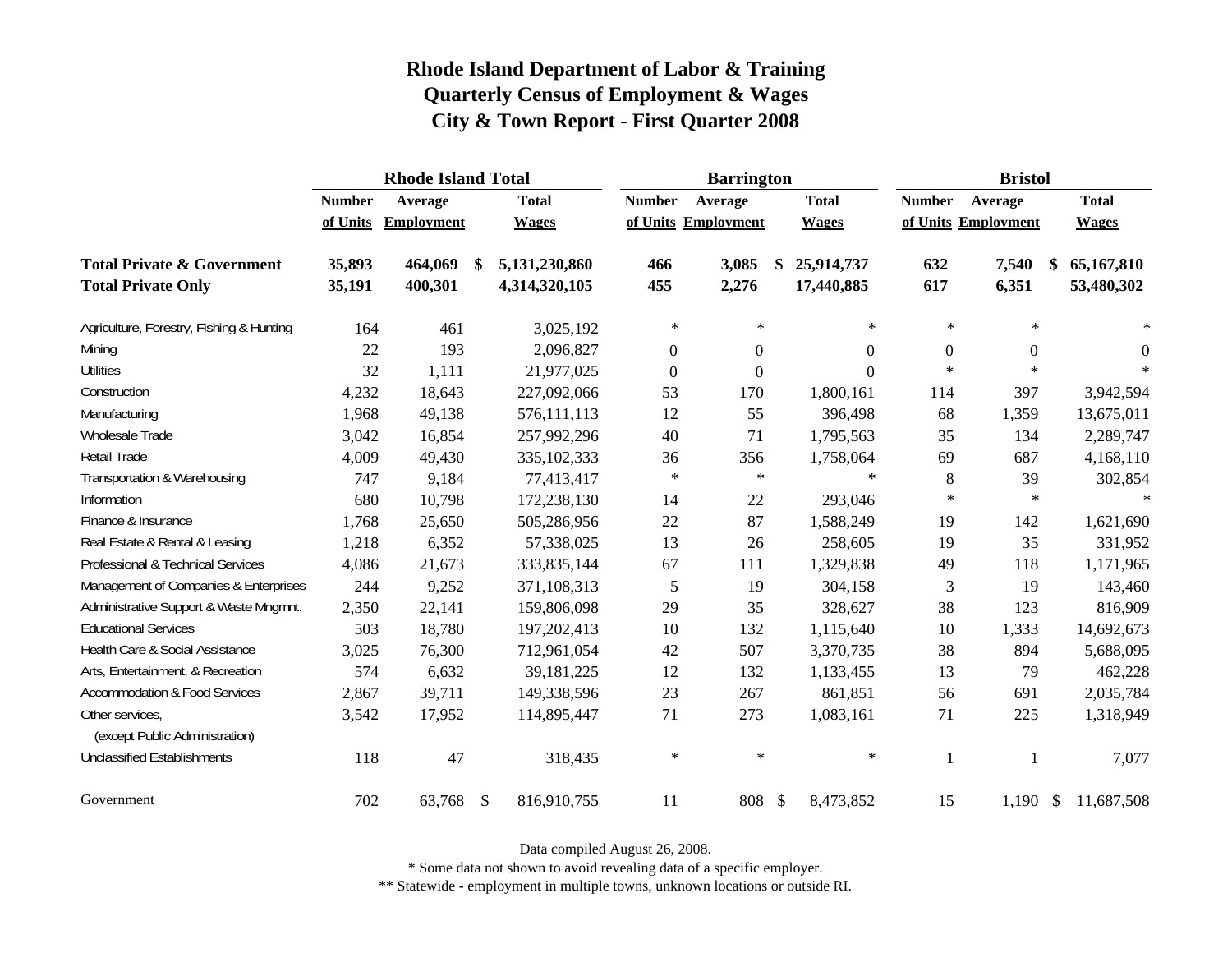|                                                   |                  | <b>Burrillville</b> |               |              |                  | <b>Central Falls</b> |               |                  |                  | <b>Charlestown</b>  |                  |
|---------------------------------------------------|------------------|---------------------|---------------|--------------|------------------|----------------------|---------------|------------------|------------------|---------------------|------------------|
|                                                   | <b>Number</b>    | Average             |               | <b>Total</b> | <b>Number</b>    | Average              |               | <b>Total</b>     | <b>Number</b>    | Average             | <b>Total</b>     |
|                                                   |                  | of Units Employment |               | <b>Wages</b> |                  | of Units Employment  |               | <b>Wages</b>     |                  | of Units Employment | <b>Wages</b>     |
| <b>Total Private &amp; Government</b>             | 309              | 2,962               |               | 23,852,045   | 250              | 2,969                | \$            | 26,273,001       | 246              | 1,463               | \$<br>12,972,430 |
| <b>Total Private Only</b>                         | 293              | 2,307               |               | 17,895,964   | 239              | 2,139                |               | 16,598,639       | 232              | 1,273               | 11,119,555       |
| Agriculture, Forestry, Fishing & Hunting          | $\ast$           | $\ast$              |               | $\ast$       | $\boldsymbol{0}$ | $\boldsymbol{0}$     |               | $\boldsymbol{0}$ | $\boldsymbol{0}$ | $\boldsymbol{0}$    | $\overline{0}$   |
| Mining                                            | $\boldsymbol{0}$ | $\boldsymbol{0}$    |               | $\Omega$     | $\theta$         | $\theta$             |               | $\Omega$         | $\ast$           | $\star$             | $\ast$           |
| <b>Utilities</b>                                  | $\ast$           | $\ast$              |               | $\ast$       | $\Omega$         | $\Omega$             |               | $\Omega$         | $\boldsymbol{0}$ | $\boldsymbol{0}$    | $\theta$         |
| Construction                                      | 70               | 219                 |               | 2,389,728    | 23               | 114                  |               | 1,020,334        | 59               | 173                 | 1,770,397        |
| Manufacturing                                     | 10               | 426                 |               | 4,151,583    | 31               | 710                  |               | 6,463,570        | $\ast$           | $\ast$              | $\ast$           |
| Wholesale Trade                                   | 21               | 38                  |               | 574,513      | $\ast$           | $\ast$               |               | $\ast$           | 10               | 36                  | 676,052          |
| Retail Trade                                      | 18               | 174                 |               | 839,565      | 38               | 189                  |               | 1,118,168        | 25               | 112                 | 769,700          |
| Transportation & Warehousing                      | 5                | 12                  |               | 232,423      | 7                | 75                   |               | 427,998          | $\ast$           | $\ast$              | $\ast$           |
| Information                                       | 7                | 26                  |               | 168,442      | $\ast$           | $\ast$               |               | $\ast$           | $\ast$           | $\ast$              | $\ast$           |
| Finance & Insurance                               | 9                | 22                  |               | 199,024      | 10               | 78                   |               | 619,423          | 5                | 29                  | 457,536          |
| Real Estate & Rental & Leasing                    | 7                | 16                  |               | 50,018       | 8                | 42                   |               | 282,591          | 10               | 20                  | 155,955          |
| Professional & Technical Services                 | 19               | 57                  |               | 647,602      | 9                | 23                   |               | 140,349          | $20\,$           | 36                  | 460,430          |
| Management of Companies & Enterprises             | $\ast$           | $\ast$              |               | $\ast$       | $\Omega$         | $\overline{0}$       |               | $\Omega$         | $\mathbf{0}$     | $\mathbf{0}$        | $\Omega$         |
| Administrative Support & Waste Mngmnt.            | 22               | 61                  |               | 379,490      | 14               | 306                  |               | 2,415,148        | 21               | 43                  | 255,773          |
| <b>Educational Services</b>                       | 5                | 30                  |               | 110,106      | $\ast$           | $\ast$               |               | $\ast$           | $\mathbf{0}$     | $\boldsymbol{0}$    | $\Omega$         |
| Health Care & Social Assistance                   | 18               | 522                 |               | 3,213,861    | 20               | 236                  |               | 1,582,858        | 17               | 197                 | 1,464,742        |
| Arts, Entertainment, & Recreation                 | $\ast$           | $\ast$              |               | $\ast$       | $\ast$           | $\ast$               |               | $\ast$           | $\ast$           | $\ast$              | $\star$          |
| Accommodation & Food Services                     | 27               | 408                 |               | 1,307,956    | 35               | 149                  |               | 529,790          | 19               | 101                 | 362,872          |
| Other services,<br>(except Public Administration) | 45               | 210                 |               | 2,208,991    | 33               | 101                  |               | 573,678          | $22\,$           | 34                  | 152,810          |
| <b>Unclassified Establishments</b>                | $\ast$           | $\ast$              |               | $\ast$       | $\ast$           | $\ast$               |               | $\ast$           |                  |                     |                  |
| Government                                        | 16               | 656                 | $\mathcal{S}$ | 5,956,081    | 11               | 830                  | $\mathcal{S}$ | 9,674,362        | 14               | 189                 | \$<br>1,852,875  |

Data compiled August 26, 2008.

\* Some data not shown to avoid revealing data of a specific employer.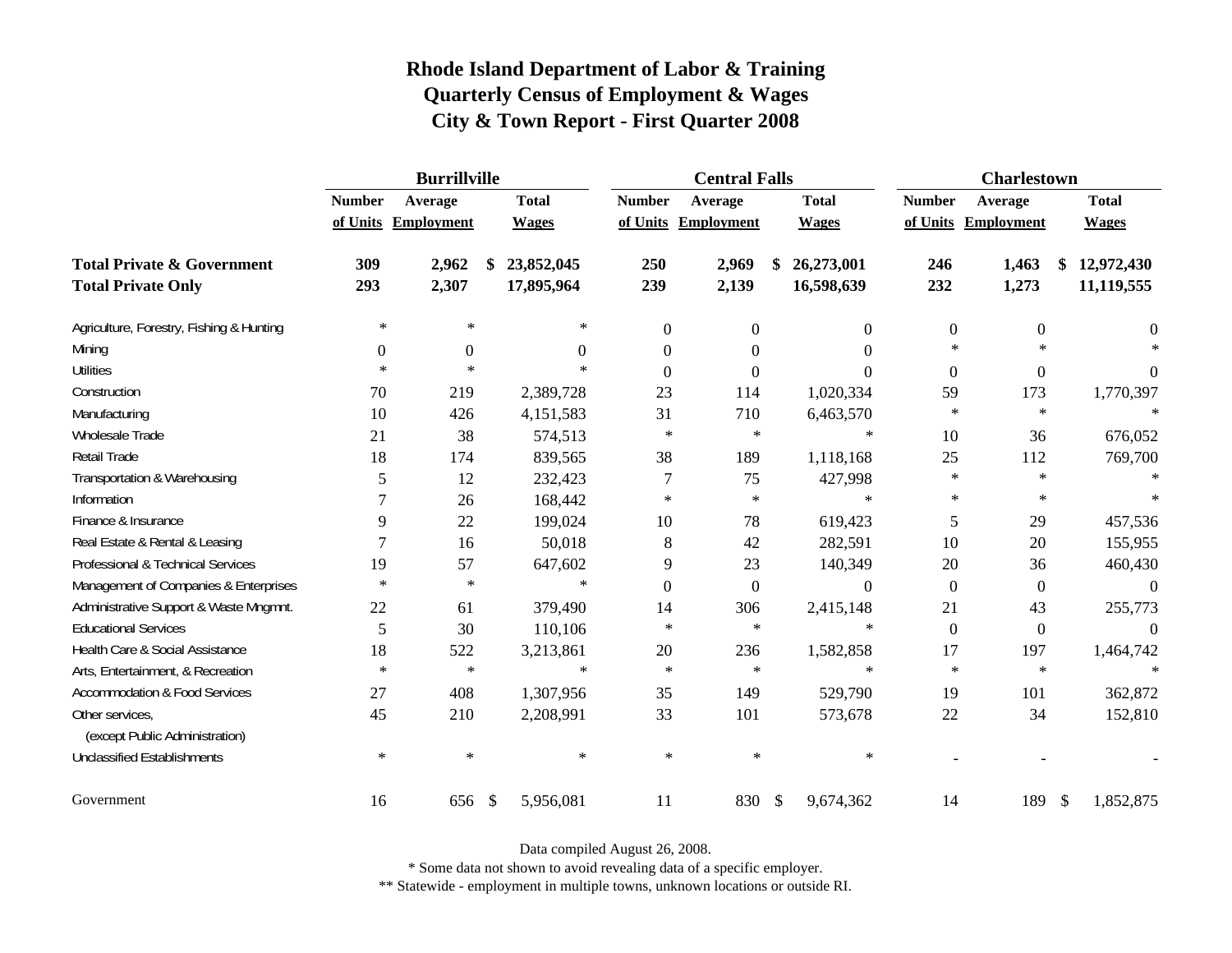|                                                   |                | Coventry            |    |              |               | <b>Cranston</b>     |              |               | <b>Cumberland</b>   |               |              |
|---------------------------------------------------|----------------|---------------------|----|--------------|---------------|---------------------|--------------|---------------|---------------------|---------------|--------------|
|                                                   | <b>Number</b>  | Average             |    | <b>Total</b> | <b>Number</b> | Average             | <b>Total</b> | <b>Number</b> | Average             |               | <b>Total</b> |
|                                                   |                | of Units Employment |    | <b>Wages</b> |               | of Units Employment | <b>Wages</b> |               | of Units Employment |               | <b>Wages</b> |
| <b>Total Private &amp; Government</b>             | 769            | 8,129               | \$ | 63,822,794   | 2,594         | 34,723              | 350,022,609  | 881           | 9,438               |               | 92,843,628   |
| <b>Total Private Only</b>                         | 751            | 6,686               |    | 51,089,501   | 2,571         | 28,018              | 258,857,131  | 864           | 8,139               |               | 79,012,790   |
| Agriculture, Forestry, Fishing & Hunting          | $\ast$         | $\ast$              |    | $\ast$       | 6             | 6                   | 36,613       | $\ast$        | $\ast$              |               |              |
| Mining                                            | 0              | $\boldsymbol{0}$    |    | $\Omega$     | $\ast$        | $\ast$              | $\ast$       | $\ast$        | $\ast$              |               | $\ast$       |
| <b>Utilities</b>                                  | $\theta$       | $\theta$            |    | $\Omega$     | $\ast$        | $\ast$              | $\ast$       | $\ast$        | $\star$             |               | $\ast$       |
| Construction                                      | 170            | 527                 |    | 5,129,479    | 302           | 1,367               | 16,542,748   | 142           | 707                 |               | 9,728,161    |
| Manufacturing                                     | 45             | 789                 |    | 12,092,565   | 182           | 4,247               | 54,447,424   | 45            | 1,837               |               | 17,549,566   |
| <b>Wholesale Trade</b>                            | 45             | 264                 |    | 2,993,085    | 208           | 1,711               | 23,063,850   | 89            | 675                 |               | 9,665,888    |
| Retail Trade                                      | 94             | 1,649               |    | 10,493,017   | 320           | 4,281               | 27,994,370   | 78            | 929                 |               | 5,318,384    |
| Transportation & Warehousing                      | 14             | 357                 |    | 2,122,542    | 57            | 704                 | 7,257,738    | 25            | 476                 |               | 4,487,756    |
| Information                                       | 9              | 30                  |    | 338,427      | 37            | 1,462               | 21,405,146   | 18            | 117                 |               | 730,781      |
| Finance & Insurance                               | 22             | 120                 |    | 1,029,702    | 149           | 957                 | 11,559,556   | 43            | 186                 |               | 7,713,381    |
| Real Estate & Rental & Leasing                    | 26             | 80                  |    | 540,527      | 98            | 471                 | 5,693,748    | 38            | 114                 |               | 1,051,987    |
| Professional & Technical Services                 | 60             | 186                 |    | 2,031,989    | 254           | 1,697               | 21,398,030   | 84            | 362                 |               | 4,640,212    |
| Management of Companies & Enterprises             | $\overline{4}$ | 49                  |    | 632,754      | 16            | 292                 | 3,824,845    | $\ast$        | $\ast$              |               | $\ast$       |
| Administrative Support & Waste Mngmnt.            | 59             | 169                 |    | 1,121,727    | 176           | 2,028               | 13,321,836   | 47            | 117                 |               | 813,159      |
| <b>Educational Services</b>                       | 8              | 106                 |    | 578,721      | 35            | 386                 | 2,892,404    | 9             | 112                 |               | 519,254      |
| Health Care & Social Assistance                   | 38             | 948                 |    | 6,837,180    | 264           | 3,873               | 28,139,875   | 81            | 1,020               |               | 7,881,293    |
| Arts, Entertainment, & Recreation                 | $\overline{7}$ | 67                  |    | 120,627      | 28            | 215                 | 1,020,001    | 10            | 66                  |               | 292,914      |
| Accommodation & Food Services                     | 69             | 1,050               |    | 3,354,012    | 181           | 2,685               | 9,500,644    | 51            | 624                 |               | 1,828,909    |
| Other services,<br>(except Public Administration) | 78             | 287                 |    | 1,640,786    | 256           | 1,573               | 9,836,929    | 96            | 567                 |               | 3,433,078    |
| <b>Unclassified Establishments</b>                | $\ast$         | $\ast$              |    | $\ast$       |               |                     |              | $\ast$        | $\ast$              |               | $\ast$       |
| Government                                        | 18             | 1,442               | -S | 12,733,293   | 23            | $6,706$ \$          | 91,165,478   | 17            | 1,297               | $\mathcal{L}$ | 13,830,838   |

Data compiled August 26, 2008.

\* Some data not shown to avoid revealing data of a specific employer.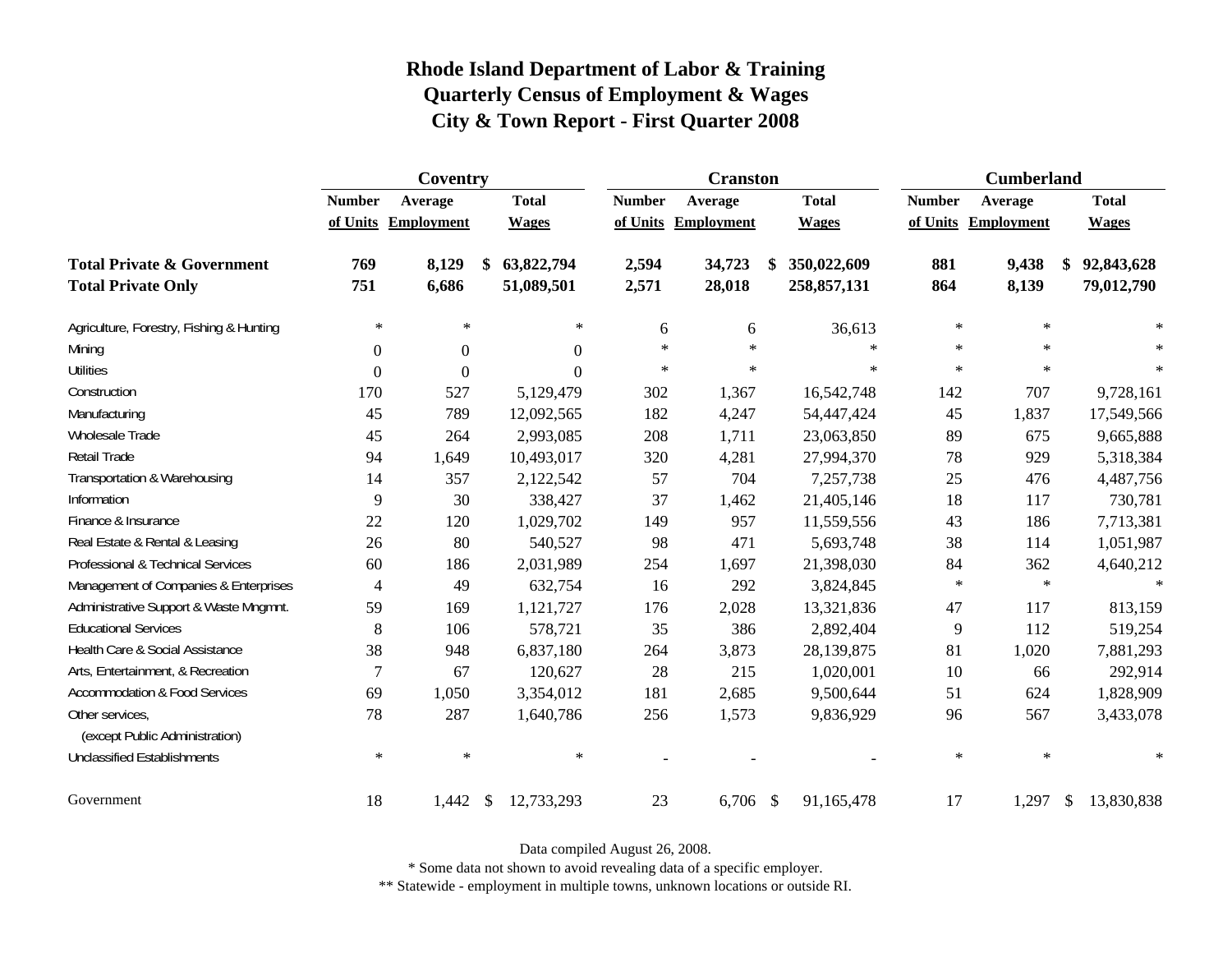|                                                   |               | <b>East Greenwich</b> |               |              | <b>East Providence</b> |                     |               |                  | <b>Exeter</b>    |                     |     |              |
|---------------------------------------------------|---------------|-----------------------|---------------|--------------|------------------------|---------------------|---------------|------------------|------------------|---------------------|-----|--------------|
|                                                   | <b>Number</b> | Average               |               | <b>Total</b> | <b>Number</b>          | Average             |               | <b>Total</b>     | <b>Number</b>    | Average             |     | <b>Total</b> |
|                                                   |               | of Units Employment   |               | <b>Wages</b> |                        | of Units Employment |               | <b>Wages</b>     |                  | of Units Employment |     | <b>Wages</b> |
| <b>Total Private &amp; Government</b>             | 755           | 7,124                 | \$            | 67,844,865   | 1,557                  | 22,149              |               | 222,785,367      | 187              | 1,290               | -\$ | 8,728,592    |
| <b>Total Private Only</b>                         | 741           | 6,301                 |               | 59,610,285   | 1,534                  | 20,271              |               | 200,017,884      | 181              | 1,186               |     | 7,977,180    |
| Agriculture, Forestry, Fishing & Hunting          | $\ast$        | $\ast$                |               | $\ast$       | $\boldsymbol{0}$       | $\boldsymbol{0}$    |               | $\boldsymbol{0}$ | 6                | 77                  |     | 522,396      |
| Mining                                            | $\theta$      | $\boldsymbol{0}$      |               | $\Omega$     | $\theta$               | $\boldsymbol{0}$    |               | $\Omega$         | $\boldsymbol{0}$ | $\overline{0}$      |     | $\Omega$     |
| <b>Utilities</b>                                  | $\mathbf{0}$  | $\theta$              |               | $\Omega$     | $\overline{0}$         | $\boldsymbol{0}$    |               | $\Omega$         | $\boldsymbol{0}$ | $\boldsymbol{0}$    |     | $\Omega$     |
| Construction                                      | 47            | 234                   |               | 2,900,526    | 229                    | 1,156               |               | 17,554,511       | 32               | 89                  |     | 968,574      |
| Manufacturing                                     | 30            | 819                   |               | 8,379,307    | 110                    | 2,442               |               | 24,827,740       | $\, 8$           | 49                  |     | 419,681      |
| Wholesale Trade                                   | 80            | 351                   |               | 8,729,763    | 122                    | 1,460               |               | 18,588,724       | 9                | 76                  |     | 680,931      |
| Retail Trade                                      | 71            | 733                   |               | 5,471,546    | 141                    | 1,778               |               | 12,429,773       | 17               | 69                  |     | 399,299      |
| Transportation & Warehousing                      | 7             | 107                   |               | 825,957      | 35                     | 137                 |               | 1,299,988        | $\tau$           | 76                  |     | 409,524      |
| Information                                       | 17            | 36                    |               | 577,757      | 22                     | 387                 |               | 5,886,675        | $\ast$           | $\ast$              |     | $\ast$       |
| Finance & Insurance                               | 54            | 436                   |               | 5,625,925    | 127                    | 3,522               |               | 44,288,192       | $\ast$           | $\ast$              |     |              |
| Real Estate & Rental & Leasing                    | 36            | 138                   |               | 1,368,280    | 52                     | 235                 |               | 2,140,174        | $\ast$           | $\ast$              |     |              |
| Professional & Technical Services                 | 110           | 520                   |               | 7,384,366    | 163                    | 1,213               |               | 14,738,102       | 19               | 49                  |     | 526,137      |
| Management of Companies & Enterprises             | 5             | 28                    |               | 552,112      | 8                      | 113                 |               | 1,807,792        | $\ast$           | $\ast$              |     | $\ast$       |
| Administrative Support & Waste Mngmnt.            | 40            | 154                   |               | 1,633,596    | 104                    | 1,145               |               | 7,158,946        | 22               | 128                 |     | 1,227,505    |
| <b>Educational Services</b>                       | 13            | 223                   |               | 1,533,375    | 19                     | 478                 |               | 4,210,167        | $\overline{4}$   | 18                  |     | 163,818      |
| Health Care & Social Assistance                   | 85            | 1,108                 |               | 8,975,011    | 138                    | 3,778               |               | 33,862,458       | 11               | 204                 |     | 1,475,902    |
| Arts, Entertainment, & Recreation                 | 13            | 91                    |               | 578,143      | 21                     | 397                 |               | 1,677,422        | $\ast$           | $\ast$              |     | $\star$      |
| Accommodation & Food Services                     | 55            | 993                   |               | 3,496,625    | 103                    | 1,364               |               | 4,579,534        | 15               | 141                 |     | 427,690      |
| Other services,<br>(except Public Administration) | 75            | 325                   |               | 1,546,766    | 139                    | 666                 |               | 4,967,026        | 14               | 39                  |     | 176,683      |
| <b>Unclassified Establishments</b>                | $\ast$        | $\ast$                |               | $\ast$       | 1                      |                     |               | 660              | $\ast$           | $\ast$              |     |              |
| Government                                        | 14            | 821                   | $\mathcal{S}$ | 8,234,580    | 23                     | 1,877               | $\frac{1}{2}$ | 22,767,483       | 6                | $103 \text{ }$ \$   |     | 751,412      |

Data compiled August 26, 2008.

\* Some data not shown to avoid revealing data of a specific employer.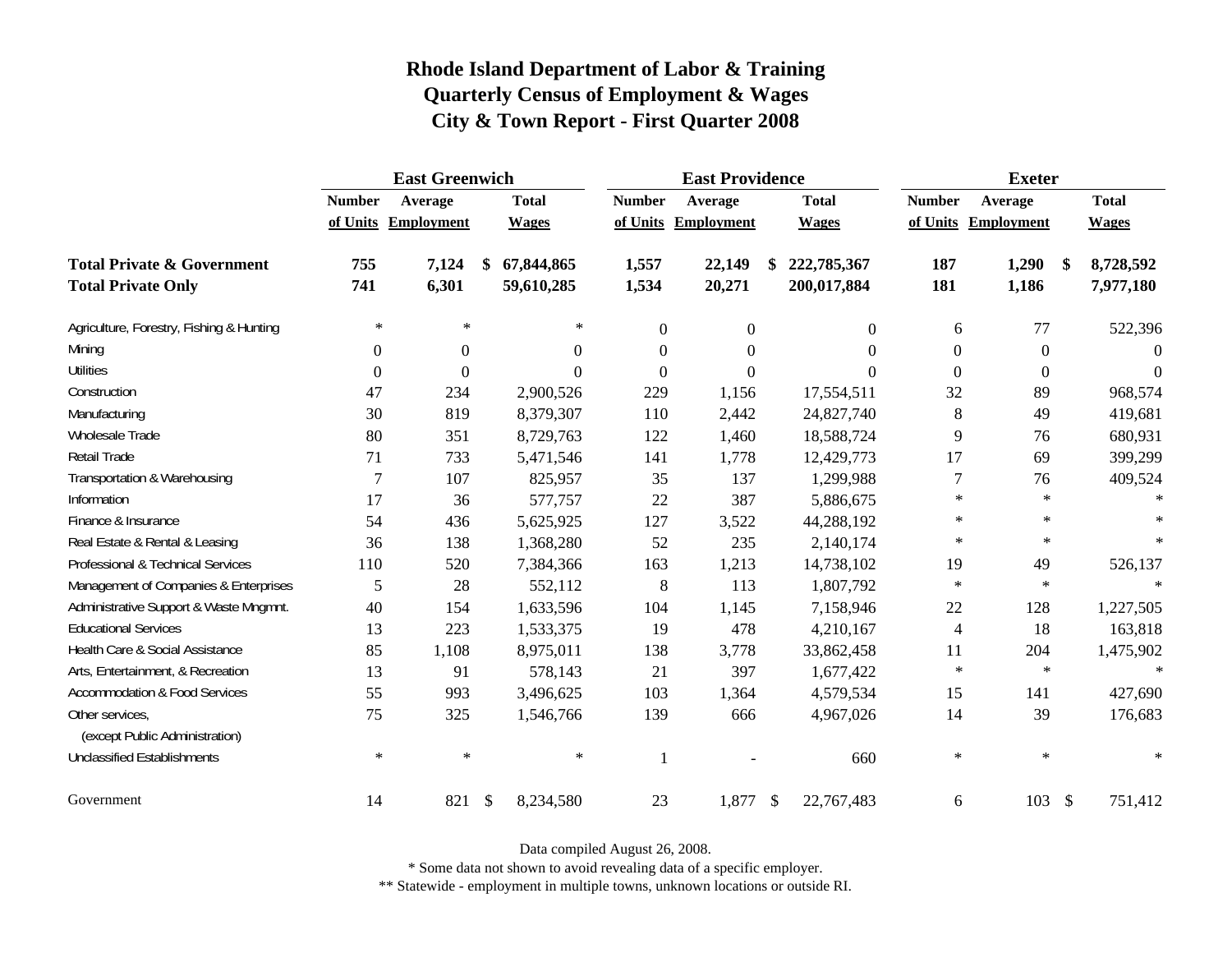|                                                   |                  | <b>Foster</b>       |               |                  | Glocester      |                   |               |                | Hopkinton        |                     |                   |              |
|---------------------------------------------------|------------------|---------------------|---------------|------------------|----------------|-------------------|---------------|----------------|------------------|---------------------|-------------------|--------------|
|                                                   | <b>Number</b>    | Average             |               | <b>Total</b>     | <b>Number</b>  | Average           |               | <b>Total</b>   | <b>Number</b>    | Average             |                   | <b>Total</b> |
|                                                   |                  | of Units Employment |               | <b>Wages</b>     | of Units       | <b>Employment</b> |               | <b>Wages</b>   |                  | of Units Employment |                   | <b>Wages</b> |
| <b>Total Private &amp; Government</b>             | 98               | 442                 | \$            | 3,636,584        | 215            | 1,590             | \$            | 13,094,156     | 204              | 1,087               | $\boldsymbol{\$}$ | 8,645,516    |
| <b>Total Private Only</b>                         | 92               | 331                 |               | 2,577,186        | 198            | 1,081             |               | 7,841,973      | 193              | 972                 |                   | 7,553,190    |
| Agriculture, Forestry, Fishing & Hunting          | 4                | $22\,$              |               | 116,239          | $\ast$         | $\ast$            |               | $\ast$         | 5                | 12                  |                   | 31,311       |
| Mining                                            | $\Omega$         | $\boldsymbol{0}$    |               | $\overline{0}$   |                |                   |               |                | $\ast$           | $\star$             |                   |              |
| <b>Utilities</b>                                  | $\boldsymbol{0}$ | $\boldsymbol{0}$    |               | $\boldsymbol{0}$ | $\mathbf{0}$   | $\mathbf{0}$      |               | $\overline{0}$ | $\boldsymbol{0}$ | $\boldsymbol{0}$    |                   | $\theta$     |
| Construction                                      | 24               | 72                  |               | 657,062          | 59             | 122               |               | 1,155,413      | 60               | 160                 |                   | 1,415,648    |
| Manufacturing                                     | 6                | 10                  |               | 45,822           | $\ast$         | $\ast$            |               | $\ast$         | 15               | 333                 |                   | 2,901,859    |
| Wholesale Trade                                   | 3                | $\overline{7}$      |               | 26,024           | 8              | $\overline{7}$    |               | 87,886         | 9                | 22                  |                   | 434,543      |
| Retail Trade                                      | 5                | 21                  |               | 69,683           | 22             | 195               |               | 917,595        | 16               | 89                  |                   | 449,861      |
| Transportation & Warehousing                      | $\ast$           | $\ast$              |               | $\ast$           | 6              | 67                |               | 522,982        | 4                | 18                  |                   | 202,508      |
| Information                                       | $\ast$           | $\ast$              |               | $\ast$           | 4              | 17                |               | 81,750         | $\ast$           | $\ast$              |                   | $\ast$       |
| Finance & Insurance                               | $\ast$           | $\ast$              |               | $\ast$           | 7              | 20                |               | 231,113        | 4                | $\tau$              |                   | 61,909       |
| Real Estate & Rental & Leasing                    | $\ast$           | $\ast$              |               | $\ast$           | $\ast$         | $\ast$            |               | $\ast$         | 5                | 5                   |                   | 28,018       |
| Professional & Technical Services                 | 10               | 18                  |               | 254,197          | 15             | 76                |               | 1,309,461      | 13               | 24                  |                   | 343,000      |
| Management of Companies & Enterprises             | $\ast$           | $\ast$              |               | $\ast$           | $\ast$         | $\ast$            |               | $\ast$         |                  |                     |                   |              |
| Administrative Support & Waste Mngmnt.            | 11               | 11                  |               | 103,747          | 13             | 18                |               | 130,396        | 18               | 20                  |                   | 114,749      |
| <b>Educational Services</b>                       | $\Omega$         | $\boldsymbol{0}$    |               | $\Omega$         | $\star$        | $\ast$            |               | $\ast$         | $\ast$           | $\ast$              |                   |              |
| Health Care & Social Assistance                   | 6                | 63                  |               | 428,480          | 12             | 329               |               | 2,457,179      | 15               | 168                 |                   | 1,133,568    |
| Arts, Entertainment, & Recreation                 | $\ast$           | $\ast$              |               | $\ast$           | $\overline{4}$ | 9                 |               | 75,264         | 5                | 25                  |                   | 82,787       |
| <b>Accommodation &amp; Food Services</b>          | 8                | 32                  |               | 85,164           | 15             | 153               |               | 397,987        | $\tau$           | 41                  |                   | 171,524      |
| Other services,<br>(except Public Administration) | $\ast$           | $\ast$              |               | $\ast$           | 24             | 47                |               | 308,755        | 11               | 35                  |                   | 107,925      |
| <b>Unclassified Establishments</b>                | $\overline{0}$   | $\boldsymbol{0}$    |               | $\Omega$         | $\ast$         | $\ast$            |               | $\ast$         | $\ast$           | $\ast$              |                   | $\ast$       |
| Government                                        | 6                | 109                 | $\mathcal{S}$ | 1,059,398        | 17             | 509               | $\frac{1}{2}$ | 5,252,183      | 11               | 114S                |                   | 1,092,326    |

Data compiled August 26, 2008.

\* Some data not shown to avoid revealing data of a specific employer.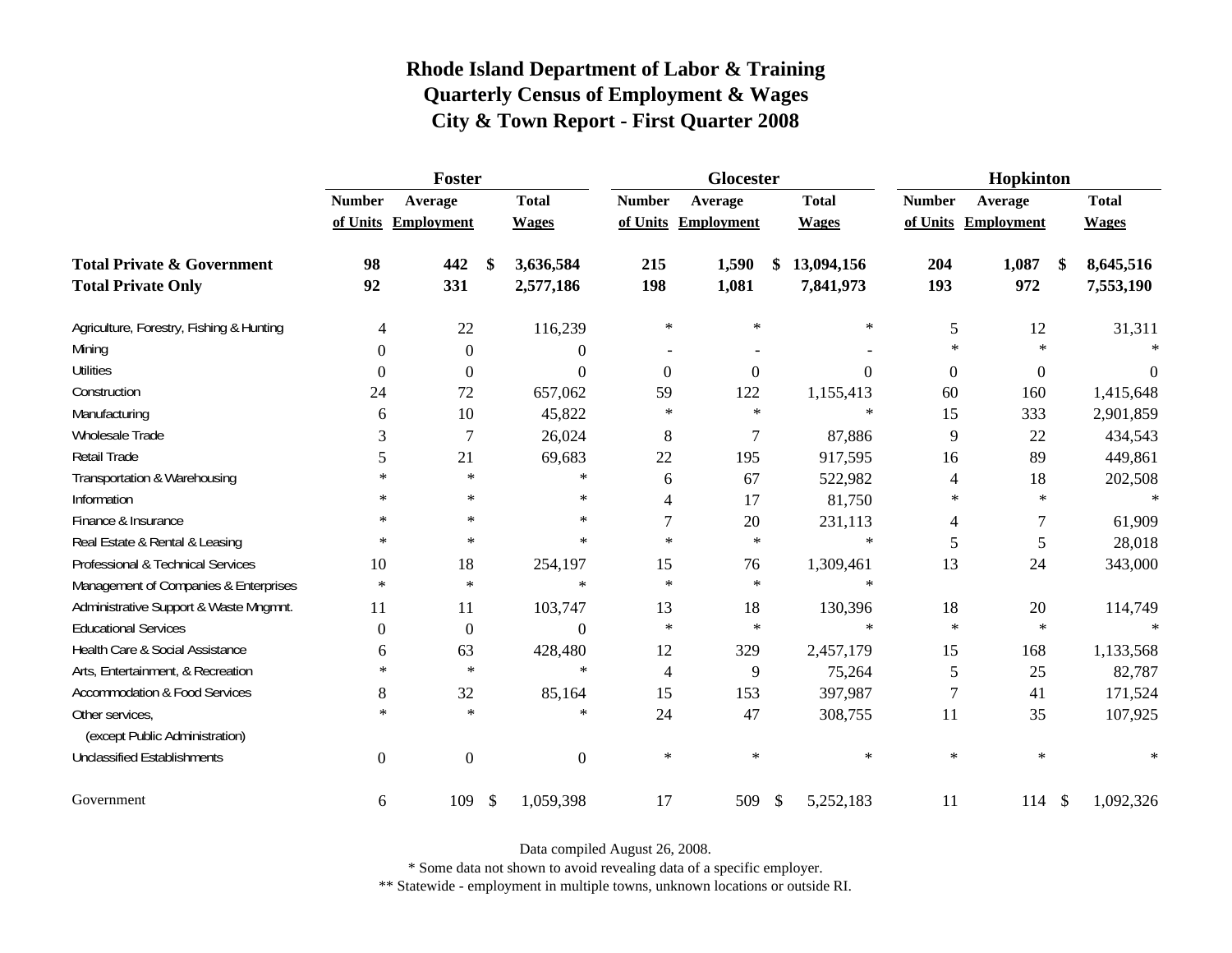|                                                   |               | <b>Jamestown</b>    |                           |                |                          | <b>Johnston</b>   |                   |               | <b>Lincoln</b>      |                   |
|---------------------------------------------------|---------------|---------------------|---------------------------|----------------|--------------------------|-------------------|-------------------|---------------|---------------------|-------------------|
|                                                   | <b>Number</b> | Average             |                           | <b>Total</b>   | <b>Number</b>            | Average           | <b>Total</b>      | <b>Number</b> | Average             | <b>Total</b>      |
|                                                   |               | of Units Employment |                           | <b>Wages</b>   | of Units                 | <b>Employment</b> | <b>Wages</b>      |               | of Units Employment | <b>Wages</b>      |
| <b>Total Private &amp; Government</b>             | 219           | 1,087               | \$                        | 9,746,206      | 1,115                    | 10,988            | \$<br>112,669,453 | 809           | 14,839              | \$<br>178,944,168 |
| <b>Total Private Only</b>                         | 207           | 824                 |                           | 7,133,226      | 1,102                    | 9,841             | 103,135,605       | 787           | 13,522              | 162,920,086       |
| Agriculture, Forestry, Fishing & Hunting          | $\ast$        | $\ast$              |                           | $\ast$         | 11                       | 24                | 114,120           | $\ast$        | $\ast$              |                   |
| Mining                                            | $\Omega$      | $\boldsymbol{0}$    |                           | $\overline{0}$ | $\ast$                   | $\ast$            | $\ast$            | $\theta$      | $\overline{0}$      | $\Omega$          |
| <b>Utilities</b>                                  | $\mathbf{0}$  | $\theta$            |                           | $\Omega$       | $\ast$                   | $\ast$            | $\ast$            | $\star$       | $\star$             |                   |
| Construction                                      | 35            | 89                  |                           | 870,697        | 187                      | 674               | 7,686,519         | 106           | 899                 | 11,554,046        |
| Manufacturing                                     | 3             | $\overline{7}$      |                           | 44,693         | 97                       | 1,221             | 9,593,005         | 55            | 2,751               | 31,292,919        |
| Wholesale Trade                                   | 15            | 30                  |                           | 777,343        | 59                       | 299               | 3,601,660         | 81            | 764                 | 9,481,905         |
| Retail Trade                                      | 13            | 90                  |                           | 419,767        | 141                      | 1,446             | 10,145,298        | 58            | 948                 | 16,145,891        |
| Transportation & Warehousing                      | $\ast$        | $\ast$              |                           | $\ast$         | 43                       | 198               | 1,808,200         | 18            | 387                 | 3,385,027         |
| Information                                       | 3             | 10                  |                           | 109,559        | 11                       | 103               | 2,805,234         | 16            | 321                 | 4,208,735         |
| Finance & Insurance                               | 4             | 17                  |                           | 269,098        | 38                       | 1,243             | 34,323,402        | 49            | 2,745               | 45,647,779        |
| Real Estate & Rental & Leasing                    | 11            | 44                  |                           | 217,255        | 32                       | 275               | 2,504,161         | 27            | 61                  | 666,238           |
| Professional & Technical Services                 | 46            | 103                 |                           | 1,358,809      | 63                       | 156               | 1,352,512         | 105           | 644                 | 12,861,364        |
| Management of Companies & Enterprises             | $\ast$        | $\ast$              |                           | $\ast$         | $\overline{\phantom{a}}$ |                   |                   | $\tau$        | 75                  | 1,148,814         |
| Administrative Support & Waste Mngmnt.            | 15            | 27                  |                           | 168,026        | 124                      | 1,150             | 8,810,646         | 44            | 551                 | 3,461,534         |
| <b>Educational Services</b>                       | $\ast$        | $\ast$              |                           | $\ast$         | 10                       | 22                | 136,552           | 10            | 96                  | 930,434           |
| Health Care & Social Assistance                   | 10            | 132                 |                           | 1,106,878      | 91                       | 1,527             | 13,187,503        | $70\,$        | 988                 | 7,302,392         |
| Arts, Entertainment, & Recreation                 | 8             | 63                  |                           | 460,356        | $\overline{7}$           | 42                | 171,693           | 24            | 1,322               | 9,259,403         |
| <b>Accommodation &amp; Food Services</b>          | 14            | 118                 |                           | 394,028        | 84                       | 936               | 3,192,098         | 48            | 642                 | 2,275,234         |
| Other services,<br>(except Public Administration) | 19            | 70                  |                           | 514,369        | 101                      | 497               | 2,919,054         | 63            | 215                 | 1,230,310         |
| <b>Unclassified Establishments</b>                | $\ast$        | $\ast$              |                           | $\ast$         |                          |                   |                   | $\ast$        | $\ast$              | $\ast$            |
| Government                                        | 12            | 263                 | $\boldsymbol{\mathsf{S}}$ | 2,612,980      | 13                       | $1,148$ \$        | 9,533,848         | 22            | $1,315$ \$          | 16,024,082        |

Data compiled August 26, 2008.

\* Some data not shown to avoid revealing data of a specific employer.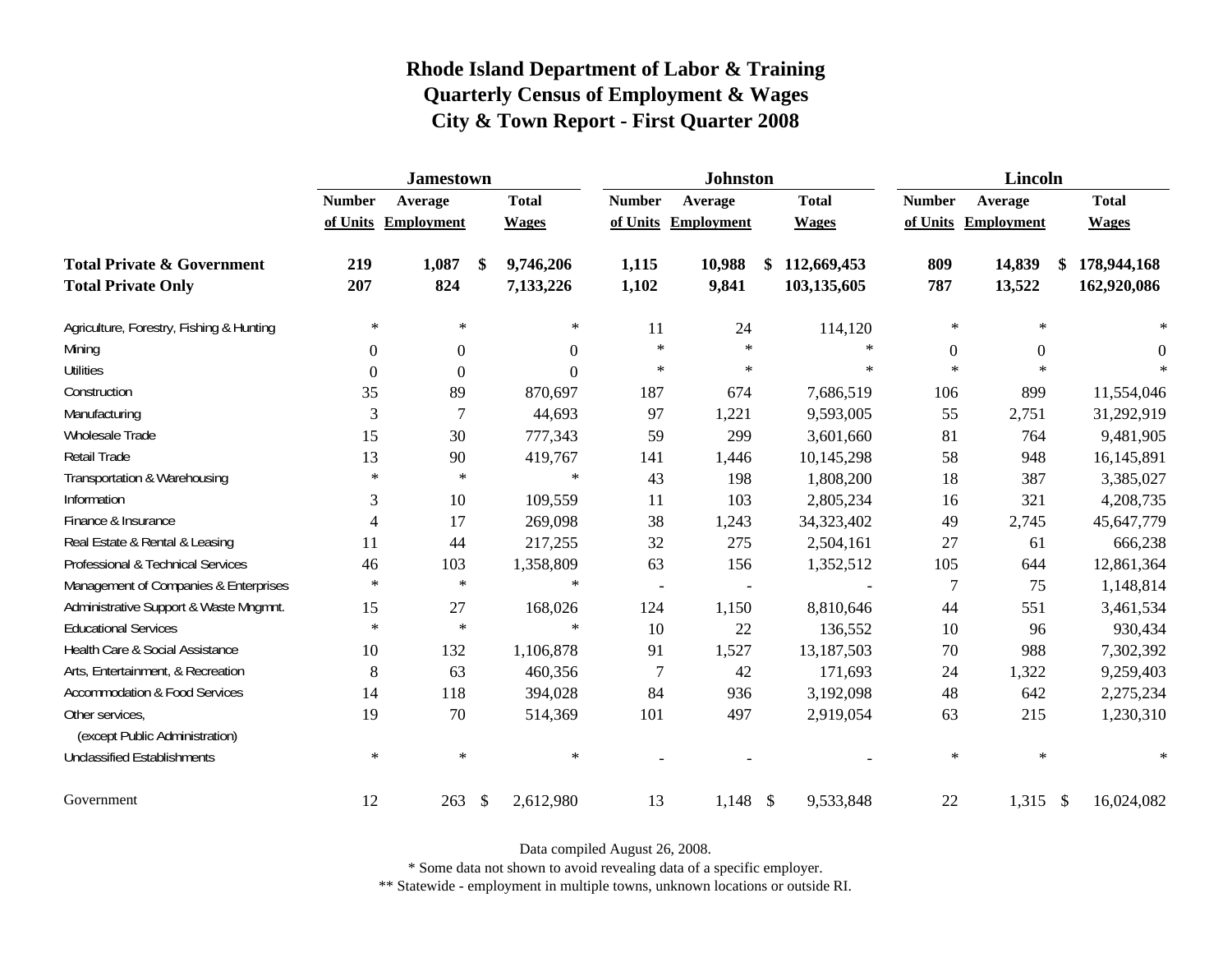|                                                   | <b>Little Compton</b> |                     |                           |                |               | <b>Middletown</b>   |              |                | <b>Narragansett</b> |                           |              |
|---------------------------------------------------|-----------------------|---------------------|---------------------------|----------------|---------------|---------------------|--------------|----------------|---------------------|---------------------------|--------------|
|                                                   | <b>Number</b>         | Average             |                           | <b>Total</b>   | <b>Number</b> | Average             | <b>Total</b> | <b>Number</b>  | Average             |                           | <b>Total</b> |
|                                                   |                       | of Units Employment |                           | <b>Wages</b>   |               | of Units Employment | <b>Wages</b> |                | of Units Employment |                           | <b>Wages</b> |
| <b>Total Private &amp; Government</b>             | 141                   | 530                 | \$                        | 4,215,110      | 773           | 10,591              | 105,577,125  | 496            | 3,759               |                           | 30,099,415   |
| <b>Total Private Only</b>                         | 135                   | 398                 |                           | 3,113,813      | 760           | 9,765               | 96,684,021   | 477            | 2,744               |                           | 18,669,265   |
| Agriculture, Forestry, Fishing & Hunting          | $\overline{7}$        | 6                   |                           | 28,291         | $\ast$        | $\ast$              | $\ast$       | 8              | 12                  |                           | 156,491      |
| Mining                                            | $\ast$                | $\ast$              |                           | $\ast$         | $\ast$        | $\ast$              | $\ast$       | $\overline{0}$ | $\boldsymbol{0}$    |                           | $\Omega$     |
| <b>Utilities</b>                                  | $\boldsymbol{0}$      | $\boldsymbol{0}$    |                           | $\overline{0}$ | $\ast$        | $\ast$              | $\ast$       | $\overline{0}$ | $\boldsymbol{0}$    |                           | $\Omega$     |
| Construction                                      | 36                    | 127                 |                           | 1,181,304      | 76            | 406                 | 4,484,254    | 46             | 92                  |                           | 736,215      |
| Manufacturing                                     | $\ast$                | $\ast$              |                           | $\ast$         | 20            | 443                 | 5,458,358    | 20             | 86                  |                           | 947,308      |
| Wholesale Trade                                   | 7                     | 5                   |                           | 92,037         | 40            | 161                 | 1,865,216    | 30             | 62                  |                           | 719,753      |
| Retail Trade                                      | 6                     | 24                  |                           | 78,007         | 97            | 1,510               | 10,467,069   | 57             | 714                 |                           | 4,013,918    |
| Transportation & Warehousing                      | $\ast$                | $\ast$              |                           | $\ast$         | 11            | 83                  | 499,721      | 10             | 76                  |                           | 793,138      |
| Information                                       | $\boldsymbol{0}$      | $\boldsymbol{0}$    |                           | $\mathbf{0}$   | 12            | 357                 | 5,888,609    | $\ast$         | $\ast$              |                           | $\ast$       |
| Finance & Insurance                               | $\ast$                | $\ast$              |                           | $\ast$         | 28            | 454                 | 8,251,801    | 16             | 65                  |                           | 1,021,386    |
| Real Estate & Rental & Leasing                    | $\ast$                | $\ast$              |                           | $\ast$         | 40            | 151                 | 1,233,757    | 29             | 92                  |                           | 696,356      |
| Professional & Technical Services                 | 9                     | 11                  |                           | 225,400        | 105           | 1,877               | 31,004,570   | 51             | 115                 |                           | 1,741,607    |
| Management of Companies & Enterprises             | $\ast$                | $\ast$              |                           | $\ast$         | 5             | 261                 | 3,791,256    | $\ast$         | $\ast$              |                           | $\ast$       |
| Administrative Support & Waste Mngmnt.            | 16                    | 28                  |                           | 187,645        | 42            | 281                 | 2,897,137    | 32             | 64                  |                           | 560,373      |
| <b>Educational Services</b>                       | $\ast$                | $\ast$              |                           | $\ast$         | 12            | 239                 | 2,225,019    | 5              | 6                   |                           | 62,729       |
| Health Care & Social Assistance                   | $\ast$                | $\ast$              |                           | $\ast$         | 84            | 1,506               | 9,611,423    | 41             | 390                 |                           | 3,112,900    |
| Arts, Entertainment, & Recreation                 | $\,8\,$               | 21                  |                           | 201,203        | 15            | 128                 | 695,434      | 13             | 52                  |                           | 397,330      |
| <b>Accommodation &amp; Food Services</b>          | 8                     | 46                  |                           | 96,974         | 88            | 1,287               | 5,050,793    | 69             | 743                 |                           | 2,357,094    |
| Other services,<br>(except Public Administration) | 22                    | 48                  |                           | 204,759        | 78            | 526                 | 2,189,136    | 46             | 173                 |                           | 1,092,432    |
| <b>Unclassified Establishments</b>                |                       |                     |                           |                |               |                     |              | $\ast$         | $\ast$              |                           | $\ast$       |
| Government                                        | 6                     | 133                 | $\boldsymbol{\mathsf{S}}$ | 1,101,297      | 13            | 827 \$              | 8,893,104    | 19             | 1,014               | $\boldsymbol{\mathsf{S}}$ | 11,430,150   |

Data compiled August 26, 2008.

\* Some data not shown to avoid revealing data of a specific employer.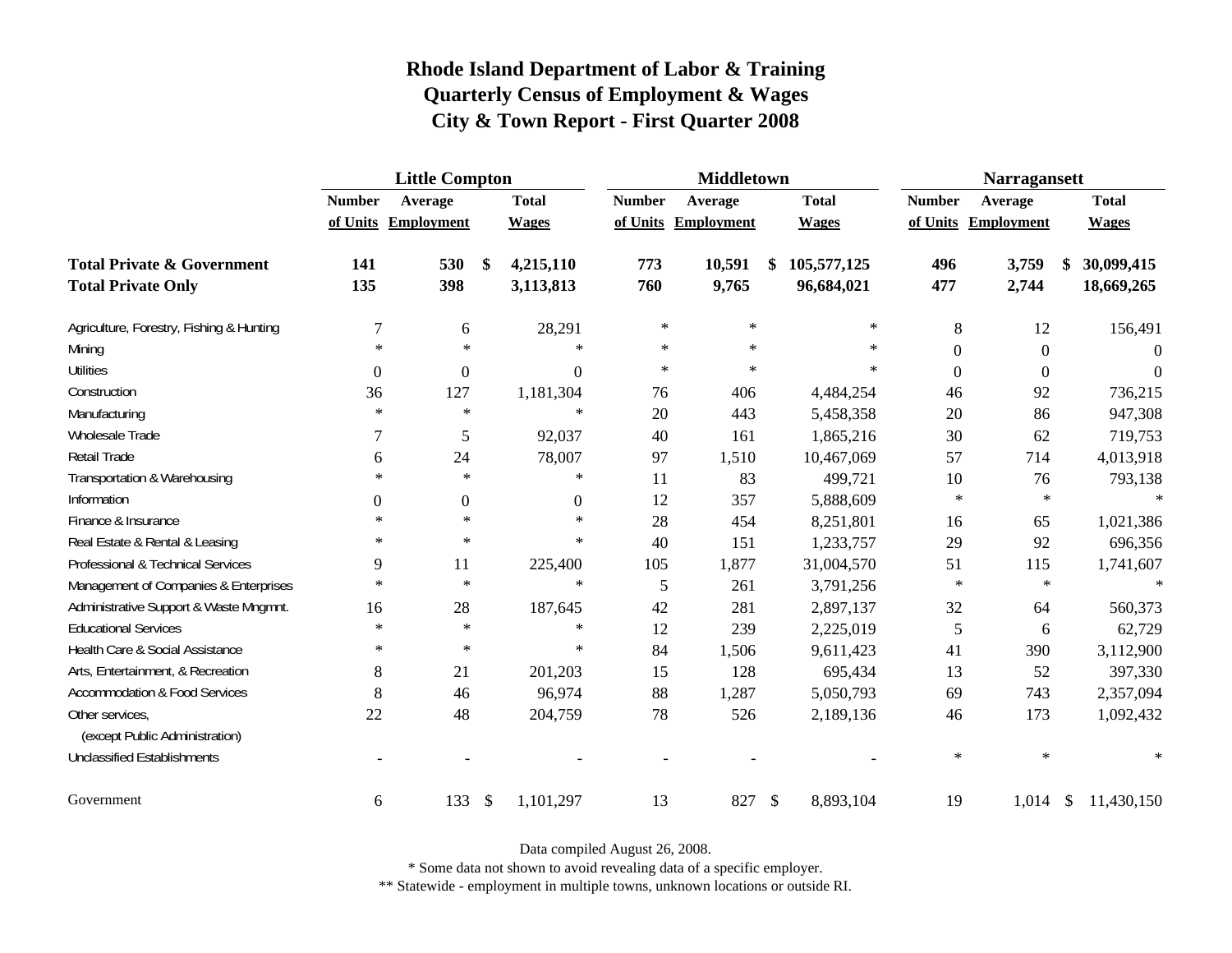|                                                   |               | <b>Newport</b>      |    |              | <b>New Shoreham</b> |                  |                           |                  | <b>North Kingstown</b> |            |                     |
|---------------------------------------------------|---------------|---------------------|----|--------------|---------------------|------------------|---------------------------|------------------|------------------------|------------|---------------------|
|                                                   | <b>Number</b> | Average             |    | <b>Total</b> | <b>Number</b>       | Average          |                           | <b>Total</b>     | <b>Number</b>          | Average    | <b>Total</b>        |
|                                                   |               | of Units Employment |    | <b>Wages</b> | of Units            | Employment       |                           | <b>Wages</b>     | of Units               | Employment | <b>Wages</b>        |
| <b>Total Private &amp; Government</b>             | 1,309         | 16,344              | \$ | 185,085,905  | 221                 | 438              | \$                        | 3,942,242        | 1,072                  | 14,753     | \$<br>152, 155, 527 |
| <b>Total Private Only</b>                         | 1,276         | 11,555              |    | 97,149,019   | 205                 | 320              |                           | 2,910,900        | 1,053                  | 13,164     | 134,497,034         |
| Agriculture, Forestry, Fishing & Hunting          | 4             | 27                  |    | 256,148      | $\star$             | $\ast$           |                           | $\ast$           | 10                     | 11         | 112,713             |
| Mining                                            | $\Omega$      | $\Omega$            |    | 0            | $\mathbf{0}$        | $\boldsymbol{0}$ |                           | $\boldsymbol{0}$ | $\ast$                 | $\ast$     |                     |
| <b>Utilities</b>                                  | $\Omega$      | $\theta$            |    | $\theta$     | $\ast$              | $\ast$           |                           | $\ast$           | $\ast$                 | $\ast$     | $\star$             |
| Construction                                      | 93            | 520                 |    | 5,283,190    | 38                  | 89               |                           | 1,078,618        | 139                    | 481        | 6,467,170           |
| Manufacturing                                     | 30            | 155                 |    | 1,579,274    | $\ast$              | $\ast$           |                           | $\ast$           | 69                     | 4,627      | 62,770,810          |
| Wholesale Trade                                   | 70            | 204                 |    | 2,884,918    | $\ast$              | $\ast$           |                           | $\ast$           | 104                    | 451        | 6,298,543           |
| Retail Trade                                      | 214           | 1,389               |    | 8,142,083    | 40                  | 52               |                           | 407,388          | 111                    | 1,922      | 12,603,043          |
| Transportation & Warehousing                      | 40            | 208                 |    | 1,343,962    | $\ast$              | $\ast$           |                           | $\ast$           | 40                     | 394        | 3,601,105           |
| Information                                       | 25            | 295                 |    | 3,023,233    | $\ast$              | $\ast$           |                           | $\ast$           | 19                     | 240        | 3,073,799           |
| Finance & Insurance                               | 50            | 218                 |    | 4,290,514    | $\star$             | $\ast$           |                           | $\ast$           | 47                     | 246        | 3,543,958           |
| Real Estate & Rental & Leasing                    | 56            | 343                 |    | 3,085,999    | 14                  | 29               |                           | 194,918          | 37                     | 92         | 708,908             |
| Professional & Technical Services                 | 150           | 834                 |    | 12,399,574   | 5                   | $\overline{4}$   |                           | 25,434           | 132                    | 411        | 6,868,612           |
| Management of Companies & Enterprises             | 10            | 250                 |    | 2,284,037    | $\star$             | $\ast$           |                           | $\ast$           | 12                     | 555        | 5,800,034           |
| Administrative Support & Waste Mngmnt.            | 73            | 446                 |    | 4,276,585    | 11                  | 15               |                           | 133,655          | 68                     | 388        | 2,392,336           |
| <b>Educational Services</b>                       | 20            | 701                 |    | 6,750,223    | $\ast$              | $\ast$           |                           | $\ast$           | 20                     | 126        | 837,186             |
| Health Care & Social Assistance                   | 81            | 1,785               |    | 16,967,169   | $\ast$              | $\ast$           |                           | $\ast$           | 71                     | 1,527      | 10,675,830          |
| Arts, Entertainment, & Recreation                 | 49            | 760                 |    | 5,999,207    | 10                  | $\overline{7}$   |                           | 71,575           | 23                     | 179        | 1,048,927           |
| <b>Accommodation &amp; Food Services</b>          | 179           | 2,783               |    | 13,849,974   | 50                  | 61               |                           | 320,050          | 70                     | 972        | 3,020,599           |
| Other services,<br>(except Public Administration) | 132           | 637                 |    | 4,732,929    | 16                  | 16               |                           | 80,962           | 76                     | 425        | 2,444,678           |
| <b>Unclassified Establishments</b>                |               |                     |    |              | $\theta$            | $\overline{0}$   |                           | $\overline{0}$   | $\ast$                 | $\ast$     | $\star$             |
| Government                                        | 33            | 4,788 \$            |    | 87,936,886   | 16                  | 117              | $\boldsymbol{\mathsf{S}}$ | 1,031,342        | 19                     | 1,587 \$   | 17,658,493          |

Data compiled August 26, 2008.

\* Some data not shown to avoid revealing data of a specific employer.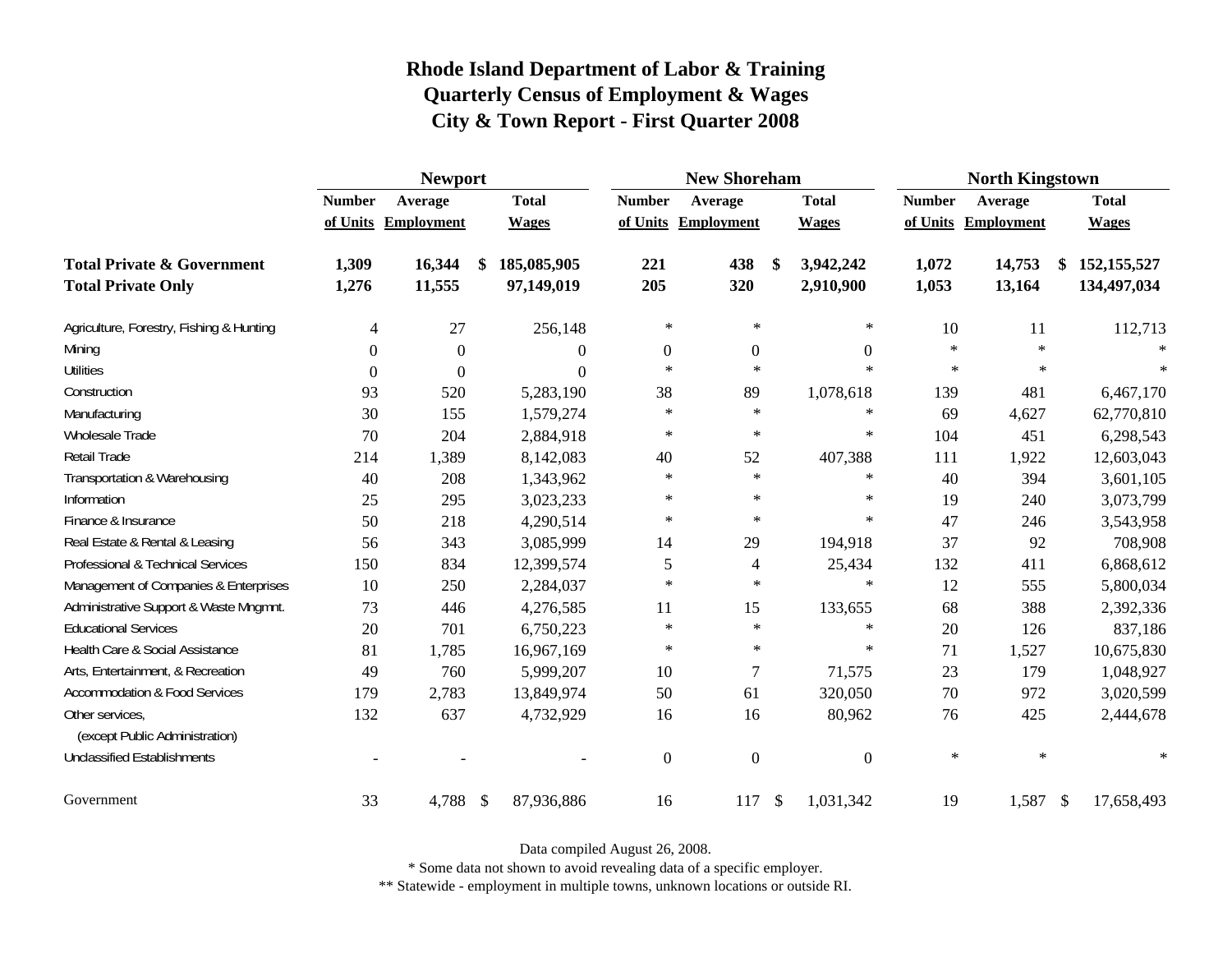|                                                   |                | <b>North Providence</b> |    |              | <b>North Smithfield</b> |                     |               |              | Pawtucket      |                     |                   |
|---------------------------------------------------|----------------|-------------------------|----|--------------|-------------------------|---------------------|---------------|--------------|----------------|---------------------|-------------------|
|                                                   | <b>Number</b>  | Average                 |    | <b>Total</b> | <b>Number</b>           | Average             |               | <b>Total</b> | <b>Number</b>  | Average             | <b>Total</b>      |
|                                                   |                | of Units Employment     |    | <b>Wages</b> |                         | of Units Employment |               | <b>Wages</b> |                | of Units Employment | <b>Wages</b>      |
| <b>Total Private &amp; Government</b>             | 734            | 7,908                   | \$ | 65,973,804   | 381                     | 3,976               | S             | 33,410,008   | 1,592          | 25,635              | \$<br>259,649,910 |
| <b>Total Private Only</b>                         | 724            | 6,989                   |    | 55,129,641   | 372                     | 3,553               |               | 29,341,513   | 1,568          | 23,163              | 241,694,426       |
| Agriculture, Forestry, Fishing & Hunting          | $\ast$         | $\ast$                  |    | $\ast$       | $\ast$                  | $\ast$              |               | $\ast$       | $\mathbf{0}$   | $\boldsymbol{0}$    | $\theta$          |
| Mining                                            | $\ast$         | $\ast$                  |    | $\ast$       | $\ast$                  | $\ast$              |               | $\ast$       | $\Omega$       | $\Omega$            | $\Omega$          |
| <b>Utilities</b>                                  |                |                         |    |              | $\theta$                | $\boldsymbol{0}$    |               | 0            | 3              | 12                  | 210,622           |
| Construction                                      | 83             | 263                     |    | 2,964,985    | 74                      | 202                 |               | 1,682,825    | 160            | 850                 | 10,641,258        |
| Manufacturing                                     | 42             | 460                     |    | 3,461,395    | 20                      | 602                 |               | 6,190,626    | 167            | 4,970               | 45,048,798        |
| Wholesale Trade                                   | 35             | 217                     |    | 2,628,691    | 25                      | 140                 |               | 2,032,102    | 85             | 515                 | 6,139,644         |
| Retail Trade                                      | 112            | 1,061                   |    | 6,160,644    | 38                      | 623                 |               | 4,758,272    | 180            | 1,766               | 11,174,285        |
| Transportation & Warehousing                      | 15             | 110                     |    | 743,807      | 12                      | 112                 |               | 1,160,469    | 37             | 425                 | 4,070,706         |
| Information                                       | $\overline{7}$ | 27                      |    | 253,670      | $\ast$                  | $\ast$              |               | $\ast$       | 24             | 257                 | 4,450,754         |
| Finance & Insurance                               | 37             | 240                     |    | 2,473,196    | 16                      | 59                  |               | 808,370      | 57             | 891                 | 10,295,045        |
| Real Estate & Rental & Leasing                    | 32             | 119                     |    | 820,299      | 14                      | 26                  |               | 233,592      | 56             | 260                 | 2,008,325         |
| Professional & Technical Services                 | 56             | 187                     |    | 2,287,343    | 43                      | 269                 |               | 3,249,721    | 126            | 644                 | 6,462,965         |
| Management of Companies & Enterprises             | $\ast$         | $\ast$                  |    | $\ast$       | $\overline{0}$          | $\boldsymbol{0}$    |               | $\Omega$     | 13             | 1,453               | 61,412,549        |
| Administrative Support & Waste Mngmnt.            | 60             | 340                     |    | 1,816,919    | 19                      | 44                  |               | 289,921      | 93             | 1,854               | 13,468,975        |
| <b>Educational Services</b>                       | 4              | 7                       |    | 19,665       | 3                       | 3                   |               | 8,000        | 24             | 358                 | 2,623,215         |
| Health Care & Social Assistance                   | 76             | 2,770                   |    | 26,870,506   | 40                      | 843                 |               | 6,128,190    | 185            | 5,826               | 49,673,947        |
| Arts, Entertainment, & Recreation                 | 6              | 107                     |    | 238,765      | $\overline{4}$          | 24                  |               | 118,638      | 15             | 154                 | 1,043,491         |
| Accommodation & Food Services                     | 72             | 757                     |    | 2,529,180    | 21                      | 410                 |               | 1,170,605    | 137            | 1,595               | 4,897,925         |
| Other services,<br>(except Public Administration) | 86             | 304                     |    | 1,751,189    | 34                      | 150                 |               | 904,600      | 204            | 1,332               | 8,060,943         |
| <b>Unclassified Establishments</b>                | $\ast$         | $\ast$                  |    | $\ast$       | $\ast$                  | $\ast$              |               | $\ast$       | $\overline{2}$ | $\mathbf{1}$        | 10,979            |
| Government                                        | 10             | 919                     | \$ | 10,844,163   | 9                       | 423                 | $\frac{1}{2}$ | 4,068,495    | 24             | $2,473$ \$          | 17,955,484        |

Data compiled August 26, 2008.

\* Some data not shown to avoid revealing data of a specific employer.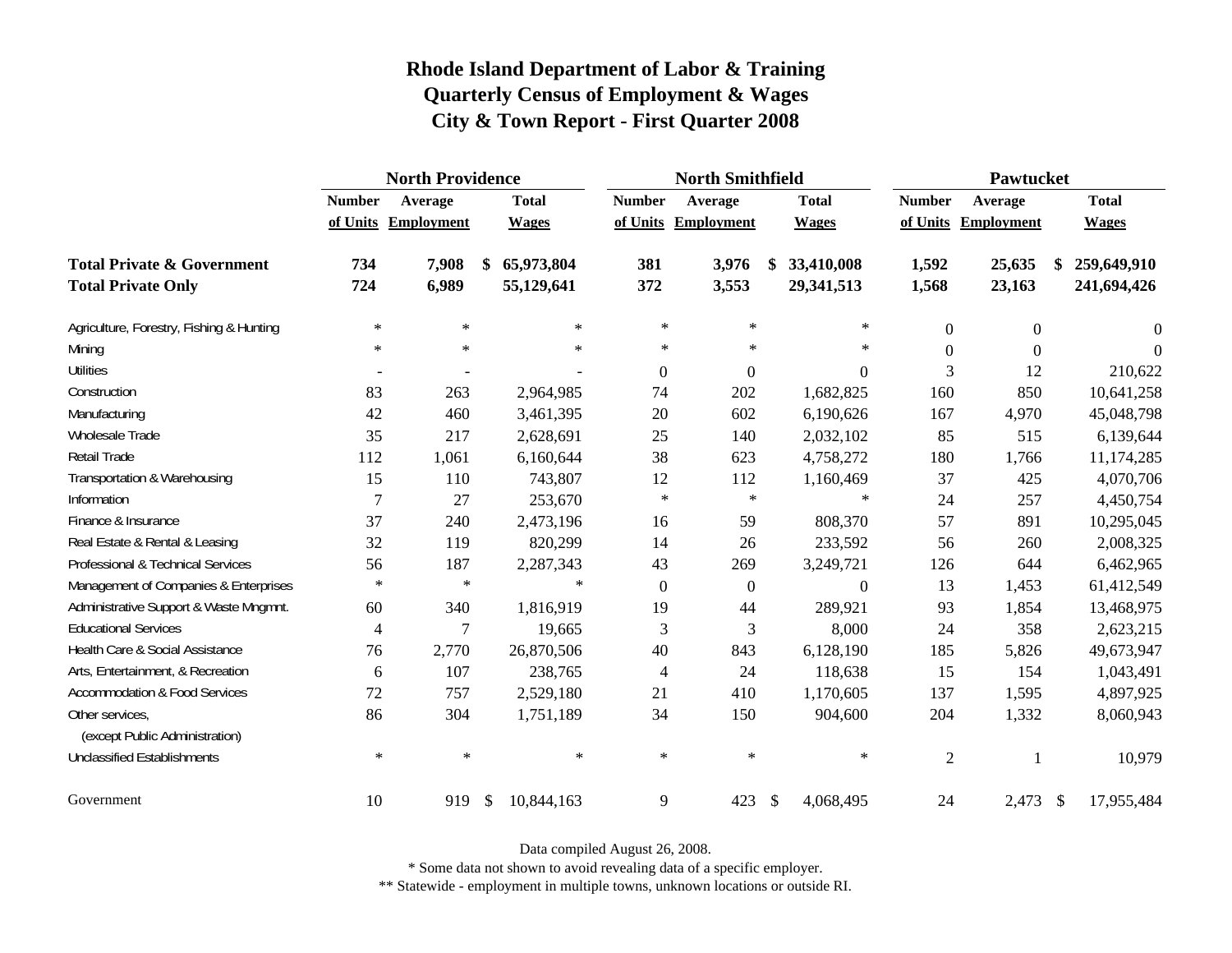|                                                   |               | Portsmouth          |               |                  | Providence    |                     |                     | <b>Richmond</b> |                     |               |                  |
|---------------------------------------------------|---------------|---------------------|---------------|------------------|---------------|---------------------|---------------------|-----------------|---------------------|---------------|------------------|
|                                                   | <b>Number</b> | Average             |               | <b>Total</b>     | <b>Number</b> | Average             | <b>Total</b>        | <b>Number</b>   | Average             |               | <b>Total</b>     |
|                                                   |               | of Units Employment |               | <b>Wages</b>     |               | of Units Employment | <b>Wages</b>        |                 | of Units Employment |               | <b>Wages</b>     |
| <b>Total Private &amp; Government</b>             | 530           | 5,979               | \$            | 82,607,585       | 5,646         | 111,936             | \$<br>1,395,908,863 | 153             | 1,826               |               | 16,479,267       |
| <b>Total Private Only</b>                         | 515           | 5,282               |               | 73,389,308       | 5,534         | 96,086              | 1,160,115,971       | 145             | 1,126               |               | 7,229,567        |
| Agriculture, Forestry, Fishing & Hunting          | 16            | 38                  |               | 224,406          | $\ast$        | $\ast$              | $\ast$              | 5               | 16                  |               | 145,051          |
| Mining                                            | $\theta$      | $\overline{0}$      |               | $\boldsymbol{0}$ | $\ast$        | $\ast$              | $\ast$              | $\ast$          | $\star$             |               | $\ast$           |
| <b>Utilities</b>                                  | $\ast$        | $\star$             |               | $\ast$           | $\ast$        | $\ast$              | $\ast$              | $\Omega$        | $\overline{0}$      |               | $\boldsymbol{0}$ |
| Construction                                      | 84            | 347                 |               | 3,869,187        | 292           | 2,487               | 38,413,181          | 22              | 67                  |               | 590,398          |
| Manufacturing                                     | 30            | 2,192               |               | 49,138,442       | 317           | 5,926               | 53,236,670          | 6               | 98                  |               | 1,066,539        |
| Wholesale Trade                                   | 29            | 109                 |               | 1,313,670        | 258           | 2,422               | 38,492,487          | $\overline{7}$  | 28                  |               | 414,920          |
| Retail Trade                                      | 61            | 567                 |               | 4,030,791        | 629           | 7,000               | 40,143,996          | 23              | 319                 |               | 1,877,449        |
| Transportation & Warehousing                      | 7             | 69                  |               | 346,904          | 69            | 679                 | 6,049,856           | $\ast$          | $\star$             |               | $\ast$           |
| Information                                       | 11            | 64                  |               | 1,087,557        | 156           | 3,915               | 76,655,352          | $\ast$          | $\ast$              |               |                  |
| Finance & Insurance                               | 23            | 100                 |               | 1,375,070        | 369           | 5,673               | 137,871,812         | $*$             | $\ast$              |               | $\ast$           |
| Real Estate & Rental & Leasing                    | 11            | 50                  |               | 244,266          | 208           | 1,629               | 16,155,737          | $\ast$          | $\ast$              |               | $\ast$           |
| Professional & Technical Services                 | 63            | 177                 |               | 2,012,808        | 922           | 6,576               | 118,957,721         | 10              | 42                  |               | 365,999          |
| Management of Companies & Enterprises             | $\ast$        | $\ast$              |               | $\ast$           | 51            | 1,848               | 86,165,792          | $\Omega$        | $\mathbf{0}$        |               | $\overline{0}$   |
| Administrative Support & Waste Mngmnt.            | 29            | 183                 |               | 829,063          | 315           | 7,327               | 50,715,869          | 10              | 41                  |               | 272,938          |
| <b>Educational Services</b>                       | 12            | 272                 |               | 2,112,555        | 103           | 11,553              | 131,220,134         | $\ast$          | $\ast$              |               | $\ast$           |
| Health Care & Social Assistance                   | 31            | 479                 |               | 3,137,907        | 559           | 24,469              | 279,892,691         | 10              | 87                  |               | 702,408          |
| Arts, Entertainment, & Recreation                 | 12            | 66                  |               | 484,187          | 65            | 1,114               | 5,884,008           | 8               | 85                  |               | 247,890          |
| <b>Accommodation &amp; Food Services</b>          | 36            | 356                 |               | 1,509,513        | 517           | 8,477               | 36,765,558          | 15              | 225                 |               | 650,347          |
| Other services,<br>(except Public Administration) | 54            | 185                 |               | 1,352,136        | 690           | 4,454               | 32,807,368          | 16              | 47                  |               | 189,146          |
| <b>Unclassified Establishments</b>                | $\ast$        | $\ast$              |               | $\ast$           | $\ast$        | $\ast$              | $\ast$              | $\ast$          | $\ast$              |               | $\ast$           |
| Government                                        | 15            | 700                 | $\mathcal{S}$ | 9,218,277        | 112           | 15,848 \$           | 235,792,892         | 8               | 698                 | $\mathcal{S}$ | 9,249,700        |

Data compiled August 26, 2008.

\* Some data not shown to avoid revealing data of a specific employer.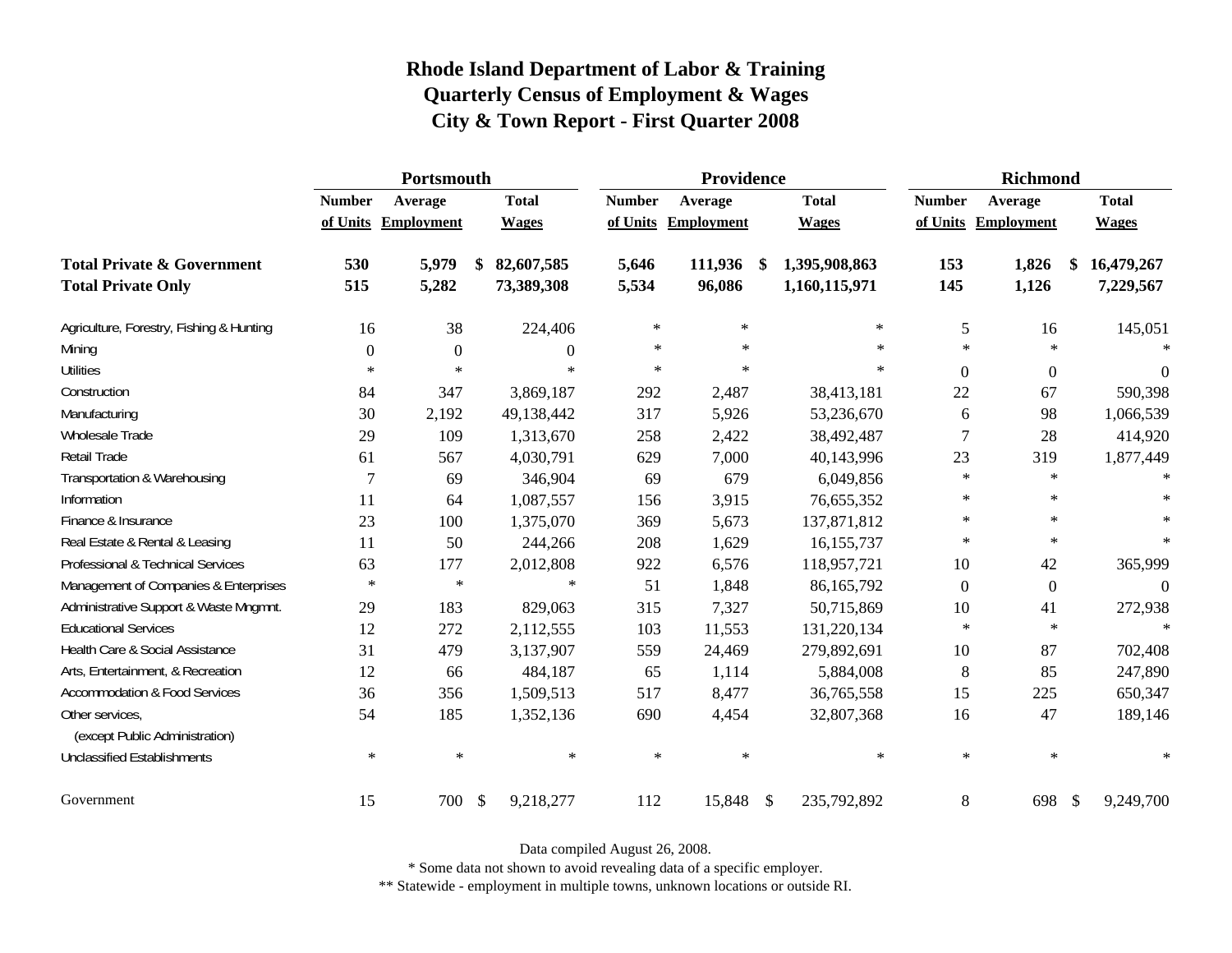|                                                   | <b>Scituate</b> |                          |                           |                  |                  | <b>Smithfield</b> |                   |               | <b>South Kingstown</b> |                   |
|---------------------------------------------------|-----------------|--------------------------|---------------------------|------------------|------------------|-------------------|-------------------|---------------|------------------------|-------------------|
|                                                   | <b>Number</b>   | Average                  |                           | <b>Total</b>     | <b>Number</b>    | Average           | <b>Total</b>      | <b>Number</b> | Average                | <b>Total</b>      |
|                                                   |                 | of Units Employment      |                           | <b>Wages</b>     | of Units         | <b>Employment</b> | <b>Wages</b>      |               | of Units Employment    | <b>Wages</b>      |
| <b>Total Private &amp; Government</b>             | 261             | 1,464                    | \$                        | 12,336,591       | 850              | 12,968            | \$<br>192,503,571 | 1,060         | 13,829                 | \$<br>132,611,651 |
| <b>Total Private Only</b>                         | 248             | 844                      |                           | 5,373,015        | 835              | 12,305            | 185,422,360       | 1,039         | 9,720                  | 86,943,571        |
| Agriculture, Forestry, Fishing & Hunting          | 13              | 17                       |                           | 99,534           | $\ast$           | $\ast$            | $\ast$            | 19            | 30                     | 312,613           |
| Mining                                            | $\Omega$        | $\theta$                 |                           | $\overline{0}$   | $\ast$           | $\ast$            | $\ast$            | $\ast$        | $\star$                |                   |
| <b>Utilities</b>                                  | $\overline{0}$  | $\Omega$                 |                           | $\boldsymbol{0}$ | $\boldsymbol{0}$ | $\boldsymbol{0}$  | $\boldsymbol{0}$  | $\ast$        | $\star$                | $\ast$            |
| Construction                                      | 68              | 96                       |                           | 899,655          | 148              | 964               | 12,159,299        | 130           | 328                    | 3,356,450         |
| Manufacturing                                     | 10              | 28                       |                           | 165,339          | 75               | 1,300             | 14,601,688        | 28            | 821                    | 11,231,493        |
| Wholesale Trade                                   | 12              | 18                       |                           | 232,941          | 67               | 779               | 13,225,698        | 69            | 785                    | 13,741,272        |
| Retail Trade                                      | 18              | 208                      |                           | 1,270,929        | 109              | 2,382             | 14,674,173        | 123           | 1,472                  | 9,124,126         |
| Transportation & Warehousing                      | 15              | 50                       |                           | 223,613          | 17               | 85                | 854,129           | $\ast$        | $\ast$                 | $\ast$            |
| Information                                       | 3               | 23                       |                           | 112,749          | 15               | 247               | 3,668,641         | 16            | 181                    | 2,236,791         |
| Finance & Insurance                               | 4               | 9                        |                           | 140,794          | 51               | 2,089             | 91,198,437        | 41            | 258                    | 4,380,924         |
| Real Estate & Rental & Leasing                    | 5               | 10                       |                           | 82,622           | $20\,$           | 85                | 946,828           | 30            | 165                    | 975,930           |
| Professional & Technical Services                 | 27              | 75                       |                           | 746,067          | 72               | 276               | 3,415,503         | 113           | 395                    | 5,099,328         |
| Management of Companies & Enterprises             | $\overline{a}$  | $\overline{\phantom{a}}$ |                           |                  | $\overline{7}$   | 122               | 1,834,982         | $\,8\,$       | 20                     | 314,169           |
| Administrative Support & Waste Mngmnt.            | 21              | 26                       |                           | 116,235          | 45               | 304               | 3,654,776         | 71            | 188                    | 1,507,424         |
| <b>Educational Services</b>                       | $\ast$          | $\ast$                   |                           | $\ast$           | $\ast$           | $\ast$            | $\ast$            | 25            | 281                    | 1,960,268         |
| Health Care & Social Assistance                   | 15              | 85                       |                           | 523,135          | 53               | 1,363             | 9,407,537         | 109           | 2,598                  | 22,649,656        |
| Arts, Entertainment, & Recreation                 | $\ast$          | $\ast$                   |                           | $\ast$           | 11               | 56                | 303,259           | 33            | 177                    | 1,055,292         |
| <b>Accommodation &amp; Food Services</b>          | 11              | 120                      |                           | 333,416          | 65               | 1,132             | 4,304,352         | 98            | 1,103                  | 3,650,897         |
| Other services,<br>(except Public Administration) | 22              | 72                       |                           | 400,668          | 65               | 338               | 1,857,642         | 109           | 750                    | 4,366,407         |
| <b>Unclassified Establishments</b>                | $\theta$        | $\overline{0}$           |                           | $\boldsymbol{0}$ | $\ast$           | $\ast$            | $\ast$            | 4             |                        | 8,570             |
| Government                                        | 13              | 620                      | $\boldsymbol{\mathsf{S}}$ | 6,963,576        | 15               | 663               | \$<br>7,081,211   | 21            | 4,108 \$               | 45,668,080        |

Data compiled August 26, 2008.

\* Some data not shown to avoid revealing data of a specific employer.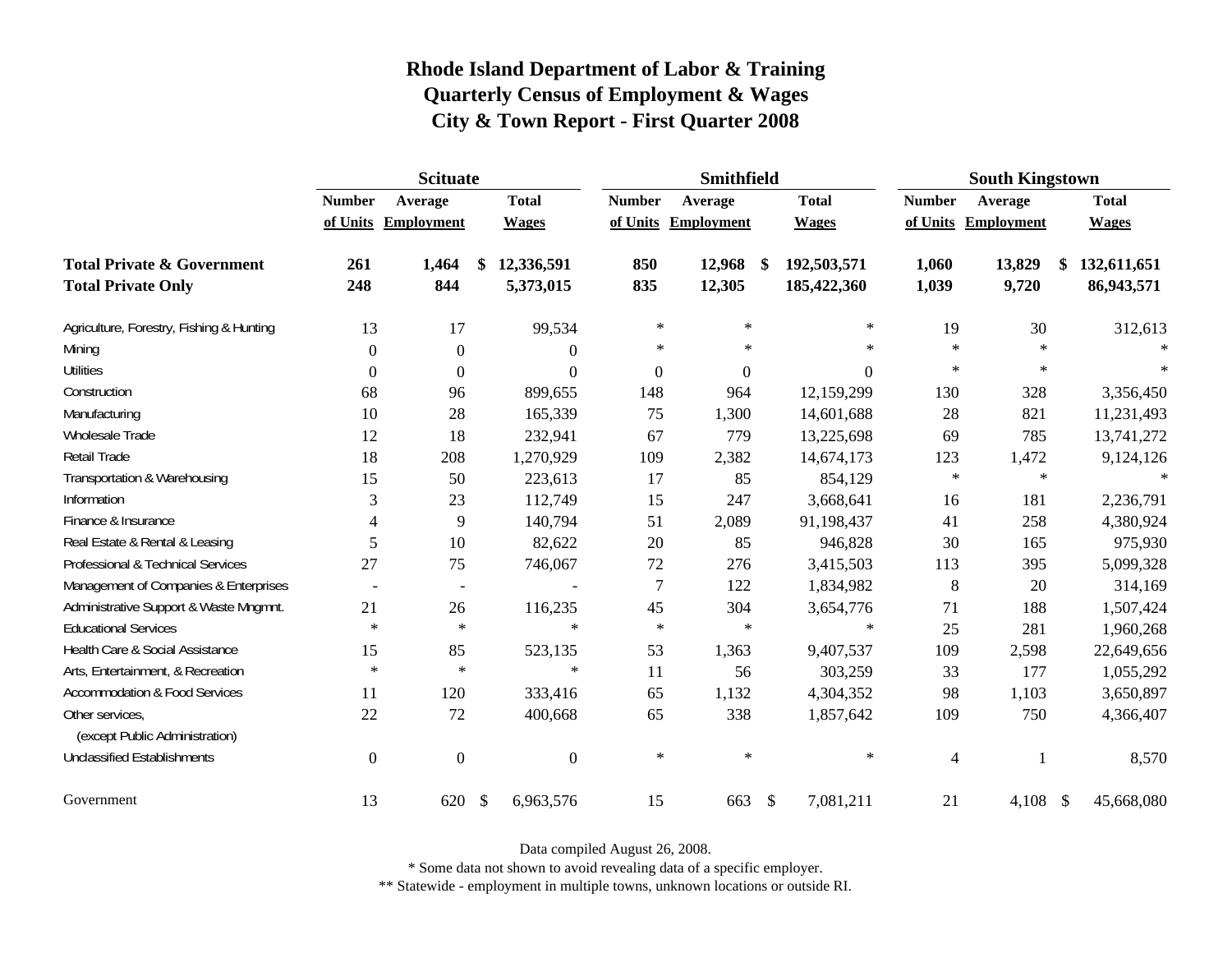|                                                   |                | <b>Tiverton</b>     |    |              | Warren           |                     |               |                | Warwick       |                     |                   |
|---------------------------------------------------|----------------|---------------------|----|--------------|------------------|---------------------|---------------|----------------|---------------|---------------------|-------------------|
|                                                   | <b>Number</b>  | Average             |    | <b>Total</b> | <b>Number</b>    | Average             |               | <b>Total</b>   | <b>Number</b> | Average             | <b>Total</b>      |
|                                                   |                | of Units Employment |    | <b>Wages</b> |                  | of Units Employment |               | <b>Wages</b>   |               | of Units Employment | <b>Wages</b>      |
| <b>Total Private &amp; Government</b>             | 408            | 2,570               | \$ | 22,007,298   | 395              | 3,994               | \$            | 32,129,663     | 3,339         | 50,441              | \$<br>494,052,957 |
| <b>Total Private Only</b>                         | 393            | 2,024               |    | 15,730,412   | 386              | 3,816               |               | 29,704,153     | 3,307         | 46,063              | 433,817,525       |
| Agriculture, Forestry, Fishing & Hunting          | 10             | 19                  |    | 80,350       | $\ast$           | ∗                   |               | $\ast$         | $\ast$        | $\ast$              | $\ast$            |
| Mining                                            | 3              | 22                  |    | 239,976      | $\theta$         | $\boldsymbol{0}$    |               | 0              | $\ast$        | $\star$             | $\ast$            |
| <b>Utilities</b>                                  | $\ast$         | $\ast$              |    | $\ast$       | $\boldsymbol{0}$ | $\boldsymbol{0}$    |               | $\overline{0}$ | $\star$       | $\star$             | $\ast$            |
| Construction                                      | 63             | 229                 |    | 2,021,774    | 53               | 152                 |               | 1,418,989      | 339           | 2,035               | 24,535,358        |
| Manufacturing                                     | 12             | 56                  |    | 349,195      | 50               | 1,048               |               | 10,032,757     | 175           | 3,778               | 40,828,423        |
| Wholesale Trade                                   | 33             | 122                 |    | 1,259,131    | 17               | 153                 |               | 2,275,775      | 262           | 1,872               | 24,697,039        |
| Retail Trade                                      | 57             | 506                 |    | 4,497,455    | 49               | 283                 |               | 1,397,210      | 456           | 8,206               | 50,366,570        |
| Transportation & Warehousing                      | 10             | 58                  |    | 190,268      | $8\phantom{1}$   | 299                 |               | 1,896,903      | 101           | 2,239               | 19,077,732        |
| Information                                       | $\ast$         | $\ast$              |    | $\ast$       | 8                | 63                  |               | 728,813        | 36            | 565                 | 6,989,168         |
| Finance & Insurance                               | 13             | 48                  |    | 658,861      | 15               | 210                 |               | 1,760,434      | 222           | 3,651               | 54,762,977        |
| Real Estate & Rental & Leasing                    | $\ast$         | $\ast$              |    | $\ast$       | 11               | 18                  |               | 132,812        | 134           | 1,328               | 10,608,426        |
| Professional & Technical Services                 | 47             | 155                 |    | 1,631,307    | 24               | 96                  |               | 1,052,079      | 398           | 2,085               | 26,219,129        |
| Management of Companies & Enterprises             | $\ast$         | $\ast$              |    | $\ast$       | $\ast$           | $\ast$              |               | $\ast$         | 19            | 1,516               | 37,998,758        |
| Administrative Support & Waste Mngmnt.            | 25             | 34                  |    | 220,609      | $20\,$           | 91                  |               | 610,777        | 200           | 2,071               | 16,715,616        |
| <b>Educational Services</b>                       | $\ast$         | $\ast$              |    | $\ast$       | 5                | 70                  |               | 694,341        | 38            | 857                 | 7,581,412         |
| Health Care & Social Assistance                   | 25             | 311                 |    | 2,261,807    | 32               | 617                 |               | 5,139,816      | 338           | 8,562               | 80,360,360        |
| Arts, Entertainment, & Recreation                 | $\overline{7}$ | 25                  |    | 122,029      | 5                | 37                  |               | 123,103        | 39            | 427                 | 2,347,789         |
| <b>Accommodation &amp; Food Services</b>          | 28             | 273                 |    | 924,865      | 41               | 517                 |               | 1,527,323      | 243           | 5,173               | 19,807,997        |
| Other services,<br>(except Public Administration) | 45             | 130                 |    | 615,710      | 43               | 156                 |               | 823,340        | 300           | 1,677               | 10,774,106        |
| <b>Unclassified Establishments</b>                | $\ast$         | $\ast$              |    | $\ast$       | $\ast$           | $\ast$              |               | $\ast$         |               |                     |                   |
| Government                                        | 15             | 546                 | \$ | 6,276,886    | 9                | 176                 | $\mathcal{S}$ | 2,425,510      | 32            | 4,378 \$            | 60,235,432        |

Data compiled August 26, 2008.

\* Some data not shown to avoid revealing data of a specific employer.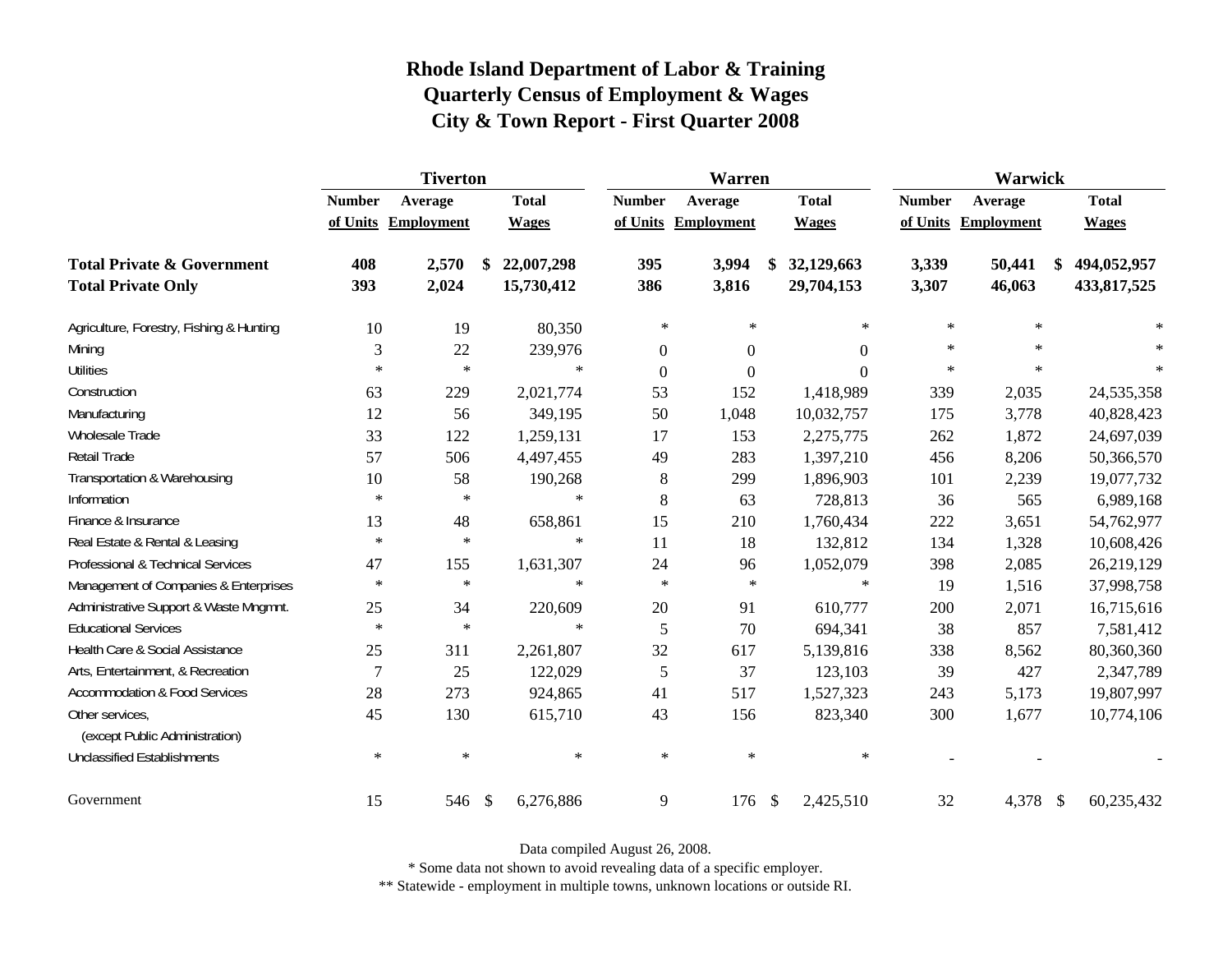|                                                   |               | Westerly            |               |              |                  | <b>West Greenwich</b> |    | <b>West Warwick</b> |                  |                     |               |              |
|---------------------------------------------------|---------------|---------------------|---------------|--------------|------------------|-----------------------|----|---------------------|------------------|---------------------|---------------|--------------|
|                                                   | <b>Number</b> | Average             |               | <b>Total</b> | <b>Number</b>    | Average               |    | <b>Total</b>        | <b>Number</b>    | Average             |               | <b>Total</b> |
|                                                   |               | of Units Employment |               | <b>Wages</b> |                  | of Units Employment   |    | <b>Wages</b>        |                  | of Units Employment |               | <b>Wages</b> |
| <b>Total Private &amp; Government</b>             | 881           | 9,315               | \$            | 77,826,126   | 211              | 3,399                 | \$ | 67,753,997          | 628              | 9,005               |               | 91,172,581   |
| <b>Total Private Only</b>                         | 862           | 8,238               |               | 67,660,870   | 203              | 2,988                 |    | 63,612,068          | 614              | 7,845               |               | 77,217,459   |
| Agriculture, Forestry, Fishing & Hunting          | $\ast$        | $\ast$              |               | $\ast$       | $\ast$           | ∗                     |    | $*$                 | $\boldsymbol{0}$ | $\overline{0}$      |               | $\theta$     |
| Mining                                            | $\ast$        | $\ast$              |               | $\ast$       | $\overline{0}$   | $\boldsymbol{0}$      |    | $\Omega$            | $\ast$           | $\star$             |               | $\ast$       |
| <b>Utilities</b>                                  | $\ast$        | $\ast$              |               | $\ast$       | $\boldsymbol{0}$ | $\boldsymbol{0}$      |    | $\Omega$            | $\boldsymbol{0}$ | $\overline{0}$      |               | $\theta$     |
| Construction                                      | 109           | 327                 |               | 3,308,492    | 53               | 139                   |    | 1,187,085           | 98               | 338                 |               | 2,843,895    |
| Manufacturing                                     | 29            | 802                 |               | 9,128,234    | $\ast$           | $\ast$                |    | $\ast$              | 38               | 1,712               |               | 18,849,270   |
| Wholesale Trade                                   | 32            | 85                  |               | 1,022,835    | 14               | 271                   |    | 4,155,649           | 31               | 335                 |               | 4,858,109    |
| Retail Trade                                      | 137           | 2,127               |               | 12,892,980   | 11               | 55                    |    | 272,034             | 99               | 1,070               |               | 7,639,108    |
| Transportation & Warehousing                      | 15            | 46                  |               | 298,381      | $\ast$           | $\ast$                |    | $\ast$              | 9                | 273                 |               | 2,576,616    |
| Information                                       | 12            | 150                 |               | 1,092,953    | 7                | 13                    |    | 291,156             | $\ast$           | $\ast$              |               | $\ast$       |
| Finance & Insurance                               | 28            | 315                 |               | 4,631,863    | 8                | 41                    |    | 708,284             | 31               | 1,000               |               | 12,782,043   |
| Real Estate & Rental & Leasing                    | 31            | 85                  |               | 635,764      | 3                | 11                    |    | 476,949             | 22               | 71                  |               | 549,111      |
| Professional & Technical Services                 | 71            | 248                 |               | 2,674,552    | $\ast$           | $\ast$                |    | $\ast$              | 41               | 84                  |               | 952,957      |
| Management of Companies & Enterprises             | $\ast$        | $\ast$              |               | $\ast$       | $\ast$           | $\ast$                |    | $\ast$              | $\ast$           | $\ast$              |               | $\ast$       |
| Administrative Support & Waste Mngmnt.            | 45            | 79                  |               | 494,456      | 23               | 153                   |    | 1,152,992           | 22               | 106                 |               | 706,804      |
| <b>Educational Services</b>                       | $\tau$        | 79                  |               | 377,709      | $\ast$           | $\ast$                |    | $\ast$              | $\overline{7}$   | 29                  |               | 119,949      |
| Health Care & Social Assistance                   | 109           | 1,994               |               | 18,797,525   | 11               | 110                   |    | 627,544             | 41               | 722                 |               | 5,854,598    |
| Arts, Entertainment, & Recreation                 | 38            | 266                 |               | 1,683,814    | $\ast$           | $\ast$                |    | $\ast$              | 10               | 44                  |               | 291,793      |
| <b>Accommodation &amp; Food Services</b>          | 97            | 1,025               |               | 3,658,536    | 13               | 168                   |    | 689,991             | 69               | 782                 |               | 2,337,514    |
| Other services,<br>(except Public Administration) | 92            | 282                 |               | 1,401,055    | 13               | 24                    |    | 80,846              | 89               | 338                 |               | 1,823,280    |
| <b>Unclassified Establishments</b>                | $\ast$        | $\ast$              |               | $\ast$       |                  |                       |    |                     | $\mathbf{1}$     |                     |               |              |
| Government                                        | 19            | 1,078               | $\mathcal{S}$ | 10,165,256   | $\,8\,$          | 412 \$                |    | 4,141,929           | 14               | 1,163               | $\mathcal{S}$ | 13,955,122   |

Data compiled August 26, 2008.

\* Some data not shown to avoid revealing data of a specific employer.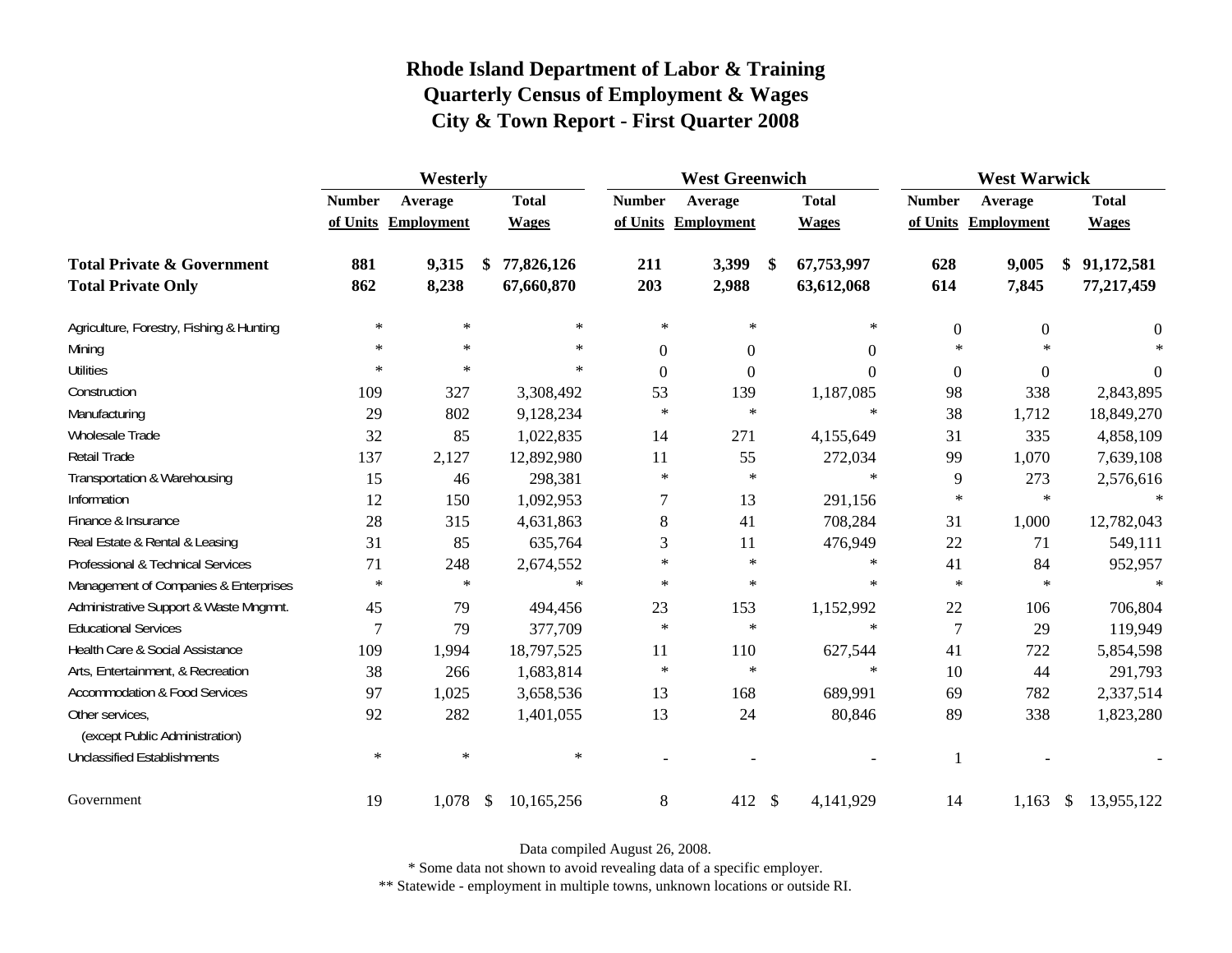|                                          |                          | Woonsocket          |                         |                  | Statewide **   |                     |               |                |  |  |  |
|------------------------------------------|--------------------------|---------------------|-------------------------|------------------|----------------|---------------------|---------------|----------------|--|--|--|
|                                          | <b>Number</b><br>Average |                     |                         | <b>Total</b>     | <b>Number</b>  | Average             |               | <b>Total</b>   |  |  |  |
|                                          |                          | of Units Employment |                         | <b>Wages</b>     |                | of Units Employment |               | <b>Wages</b>   |  |  |  |
| <b>Total Private &amp; Government</b>    | 871                      | 15,288              | \$                      | 268,722,852      | 2,635          | 7,219               | S             | 118,044,851    |  |  |  |
| <b>Total Private Only</b>                | 851                      | 13,565              |                         | 246, 625, 173    | 2,632          | 7,213               |               | 118,027,639    |  |  |  |
| Agriculture, Forestry, Fishing & Hunting | 0                        | $\boldsymbol{0}$    |                         | 0                | $\overline{0}$ | $\overline{0}$      |               | $\overline{0}$ |  |  |  |
| Mining                                   | $\boldsymbol{0}$         | $\boldsymbol{0}$    |                         | $\Omega$         | $\ast$         | $\ast$              |               | $\ast$         |  |  |  |
| <b>Utilities</b>                         | $\boldsymbol{0}$         | 0                   |                         | 0                | $\ast$         | $\ast$              |               | $\ast$         |  |  |  |
| Construction                             | 78                       | 265                 |                         | 2,312,949        | 238            | 673                 |               | 8,568,937      |  |  |  |
| Manufacturing                            | 69                       | 1,233               |                         | 11,767,926       | 20             | 22                  |               | 390,274        |  |  |  |
| <b>Wholesale Trade</b>                   | 52                       | 388                 |                         | 5,532,740        | 920            | 1,748               |               | 40,246,945     |  |  |  |
| <b>Retail Trade</b>                      | 127                      | 1,941               |                         | 17,411,836       | 93             | 490                 |               | 12,790,876     |  |  |  |
| Transportation & Warehousing             | 17                       | 794                 |                         | 6,771,725        | 36             | 46                  |               | 635,657        |  |  |  |
| Information                              | 11                       | 143                 |                         | 1,254,849        | 121            | 708                 |               | 8,781,809      |  |  |  |
| Finance & Insurance                      | 25                       | 194                 |                         | 2,014,447        | 114            | 199                 |               | 6,069,503      |  |  |  |
| Real Estate & Rental & Leasing           | 32                       | 134                 |                         | 962,111          | 27             | 46                  |               | 959,063        |  |  |  |
| Professional & Technical Services        | 67                       | 433                 |                         | 6,153,256        | $\ast$         | $\ast$              |               | $\ast$         |  |  |  |
| Management of Companies & Enterprises    | $\overline{7}$           | 1,897               |                         | 149,469,133      | 36             | 204                 |               | 5,052,709      |  |  |  |
| Administrative Support & Waste Mngmnt.   | 33                       | 485                 |                         | 3,917,577        | 280            | 1,507               |               | 10,605,602     |  |  |  |
| <b>Educational Services</b>              | 15                       | 328                 |                         | 3,119,530        | 41             | 71                  |               | 464,209        |  |  |  |
| Health Care & Social Assistance          | 112                      | 3,560               |                         | 29,448,145       | 41             | 172                 |               | 2,792,820      |  |  |  |
| Arts, Entertainment, & Recreation        | 8                        | 110                 |                         | 368,584          | 21             | 48                  |               | 366,101        |  |  |  |
| <b>Accommodation &amp; Food Services</b> | 98                       | 1,132               |                         | 3,857,027        | 32             | 178                 |               | 1,226,364      |  |  |  |
| Other services,                          | 99                       | 528                 |                         | 2,263,338        | $\ast$         | $\ast$              |               | $*$            |  |  |  |
| (except Public Administration)           |                          |                     |                         |                  |                |                     |               |                |  |  |  |
| <b>Unclassified Establishments</b>       | 1                        | $\boldsymbol{0}$    |                         | $\boldsymbol{0}$ | 95             | 39                  |               | 243,511        |  |  |  |
| Government                               | 20                       | 1,723               | $\sqrt[6]{\frac{1}{2}}$ | 22,097,679       | 3              | 6                   | $\mathcal{S}$ | 17,212         |  |  |  |

Data compiled August 26, 2008.

\* Some data not shown to avoid revealing data of a specific employer.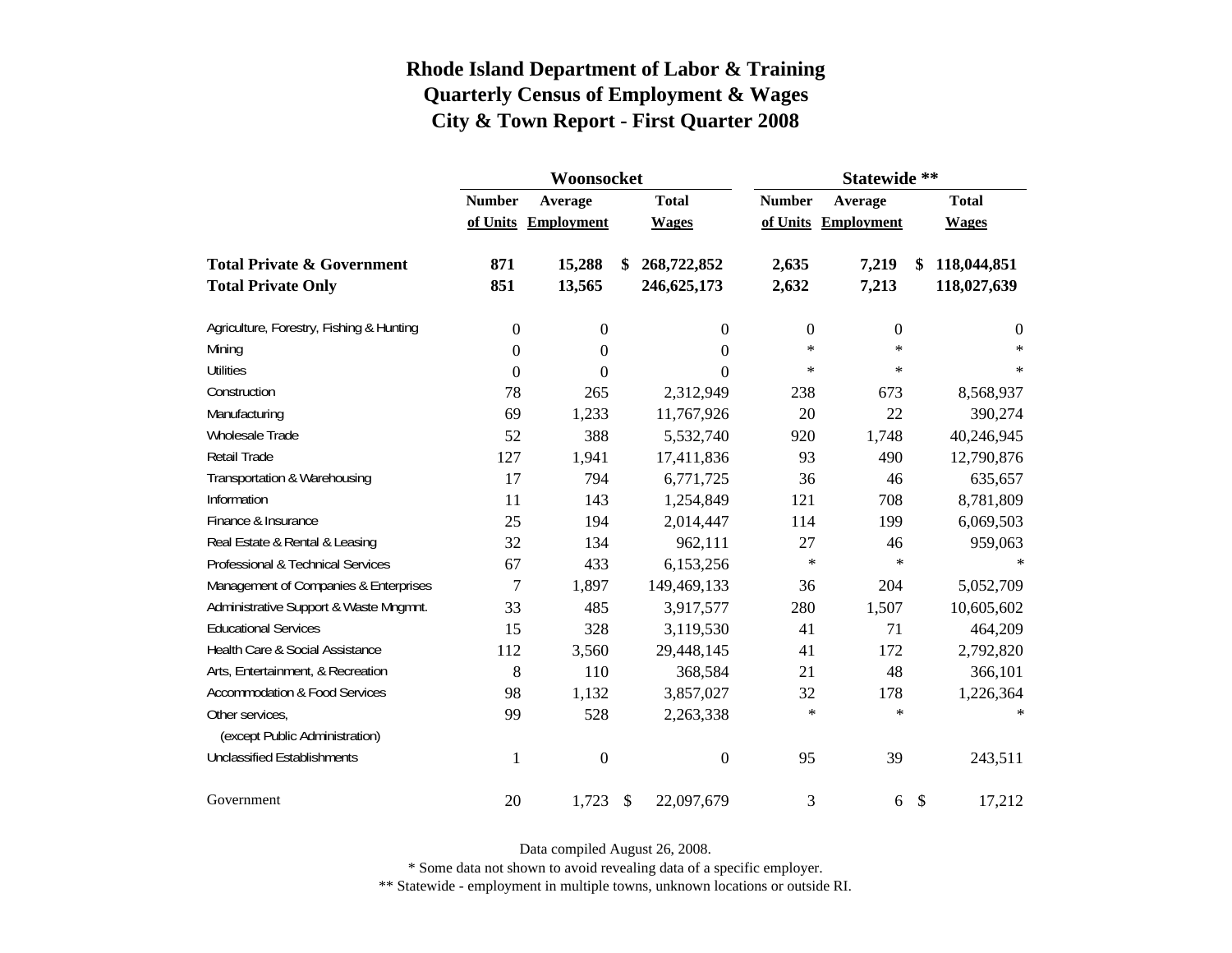|                                                   | <b>Bristol County</b> |              |                           |              |               | <b>Kent County</b>  |                   | <b>Newport County</b> |            |               |              |  |
|---------------------------------------------------|-----------------------|--------------|---------------------------|--------------|---------------|---------------------|-------------------|-----------------------|------------|---------------|--------------|--|
|                                                   | <b>Number</b>         | Average      |                           | <b>Total</b> | <b>Number</b> | Average             | <b>Total</b>      | <b>Number</b>         | Average    |               | <b>Total</b> |  |
|                                                   | of Units              | Employment   |                           | <b>Wages</b> |               | of Units Employment | <b>Wages</b>      | of Units              | Employment |               | <b>Wages</b> |  |
| <b>Total Private &amp; Government</b>             | 1,493                 | 14,619       | \$                        | 123,212,210  | 5,702         | 78,099              | \$<br>784,647,194 | 3,380                 | 37,101     |               | 409,239,229  |  |
| <b>Total Private Only</b>                         | 1,458                 | 12,446       |                           | 100,625,340  | 5,616         | 69,884              | 685,346,838       | 3,286                 | 29,846     |               | 293,199,799  |  |
| Agriculture, Forestry, Fishing & Hunting          | 6                     | 13           |                           | 22,265       | 11            | 24                  | 98,601            | 45                    | 153        |               | 1,079,077    |  |
| Mining                                            | $\theta$              | $\mathbf{0}$ |                           | $\theta$     | 3             | 11                  | 121,569           | 5                     | 26         |               | 277,682      |  |
| <b>Utilities</b>                                  | $\ast$                | $\ast$       |                           | $\ast$       | $\ast$        | $\ast$              | $\ast$            | $\ast$                | $\ast$     |               | $\mathbf{x}$ |  |
| Construction                                      | 220                   | 719          |                           | 7,161,744    | 707           | 3,273               | 36,596,343        | 387                   | 1,718      |               | 17,710,406   |  |
| Manufacturing                                     | 130                   | 2,462        |                           | 24,104,266   | 300           | 8,462               | 119,846,867       | 96                    | 2,873      |               | 56,670,455   |  |
| Wholesale Trade                                   | 92                    | 358          |                           | 6,361,085    | 432           | 3,093               | 45,433,645        | 194                   | 631        |               | 8,192,315    |  |
| Retail Trade                                      | 154                   | 1,326        |                           | 7,323,384    | 731           | 11,713              | 74, 242, 275      | 448                   | 4,086      |               | 27,635,172   |  |
| Transportation & Warehousing                      | 20                    | 341          |                           | 2,212,180    | 137           | 3,134               | 25,980,050        | 73                    | 420        |               | 2,498,693    |  |
| Information                                       | 26                    | 158          |                           | 1,812,205    | 73            | 1,482               | 22,135,807        | 55                    | 732        |               | 10,264,876   |  |
| Finance & Insurance                               | 56                    | 439          |                           | 4,970,373    | 337           | 5,248               | 74,908,931        | 120                   | 868        |               | 15,241,773   |  |
| Real Estate & Rental & Leasing                    | 43                    | 79           |                           | 723,369      | 221           | 1,628               | 13,543,293        | 130                   | 603        |               | 4,911,315    |  |
| Professional & Technical Services                 | 140                   | 325          |                           | 3,553,882    | 631           | 3,288               | 48,900,173        | 420                   | 3,157      |               | 48,632,468   |  |
| Management of Companies & Enterprises             | 10                    | 42           |                           | 530,845      | 30            | 1,710               | 40,594,516        | 24                    | 558        |               | 6,586,340    |  |
| Administrative Support & Waste Mngmnt.            | 87                    | 249          |                           | 1,756,313    | 344           | 2,653               | 21,330,735        | 200                   | 999        |               | 8,579,065    |  |
| <b>Educational Services</b>                       | 25                    | 1,535        |                           | 16,502,654   | 68            | 1,250               | 9,974,727         | 50                    | 1,224      |               | 11,327,155   |  |
| Health Care & Social Assistance                   | 112                   | 2,018        |                           | 14,198,646   | 513           | 11,450              | 102,654,693       | 234                   | 4,230      |               | 33,197,200   |  |
| Arts, Entertainment, & Recreation                 | 30                    | 248          |                           | 1,718,786    | 71            | 646                 | 3,418,442         | 99                    | 1,063      |               | 7,962,416    |  |
| <b>Accommodation &amp; Food Services</b>          | 120                   | 1,475        |                           | 4,424,958    | 449           | 8,166               | 29,686,139        | 353                   | 4,863      |               | 21,826,147   |  |
| Other services,<br>(except Public Administration) | 185                   | 654          |                           | 3,225,450    | 555           | 2,651               | 15,865,784        | 350                   | 1,596      |               | 9,609,039    |  |
| <b>Unclassified Establishments</b>                | $\ast$                | $\ast$       |                           | $\ast$       | $\ast$        | $\ast$              | $\ast$            | $\ast$                | $\ast$     |               | $\ast$       |  |
| Government                                        | 35                    | 2,173        | $\boldsymbol{\mathsf{S}}$ | 22,586,870   | 86            | 8,215 \$            | 99,300,356        | 94                    | 7,255      | $\mathcal{S}$ | 116,039,430  |  |

Data compiled August 26, 2008.

\* Some data not shown to avoid revealing data of a specific employer.